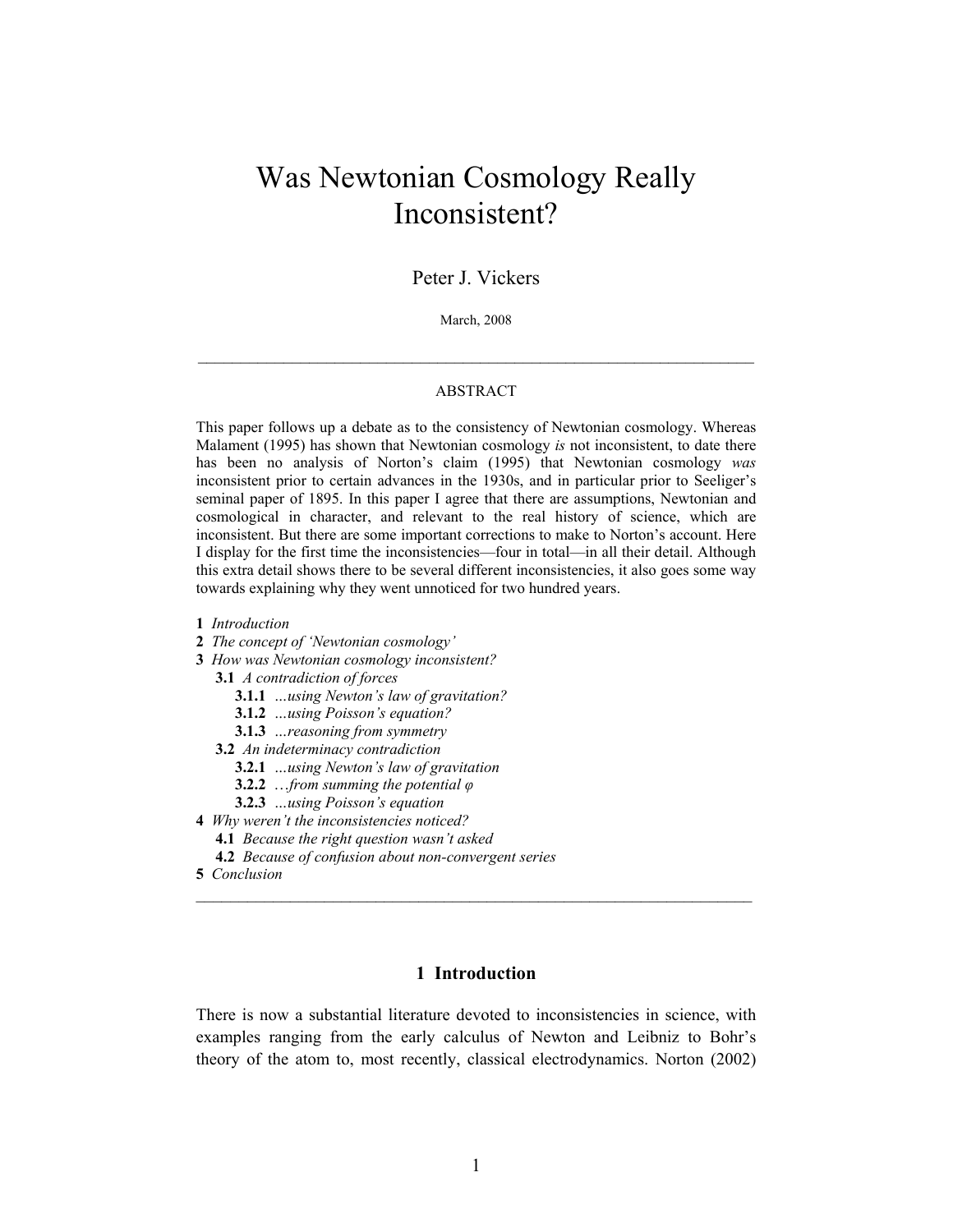introduces two different approaches to inconsistencies: the 'content driven' approach and the 'logic driven' approach. Preferring the latter are several authors (see Meheus 2002) who suggest that, when faced with an inconsistency in a given body of assumptions, scientists either *do* (descriptive claim) or *should* (normative claim) adopt a non-classical, paraconsistent logic which saves them from deriving anything and everything by  $ECQ$ <sup>1</sup>. Norton, in response, suggests a 'content driven' approach where the inconsistency *is* or *should be* handled by '[reflecting] on the specific content of the physical theory at hand', whilst maintaining classical deductive logic (2002, p.192).

Both sides of this debate are concerned to address the question of what scientists do or should do when faced with inconsistency. This is of clear importance, not least because it could give us important clues as to how we might progress in the face of *current* conflicts, such as that between relativity and quantum field theory. However, the focus of this paper lies entirely outside of this debate, and addresses a different aspect of inconsistency in science which has been largely neglected. Just as important as the pragmatic question of *what to do* when faced with an inconsistency is the epistemic question of how scientists *come to know* about inconsistencies in a given body of assumptions in the first place. In particular we may ask the questions,

- (i) What is it about the *scientific community* which prevents an inconsistency from being noticed?
- (ii) What is it about the *science* which prevents an inconsistency from being noticed?

There are far fewer papers dedicated to these kinds of question, but research here could also carry importance for current science: if we could accelerate the identification of conflicts in science we could accelerate science itself.

The focus of attention in this paper will be what is usually called (an old version of) 'Newtonian cosmology'. In 1895 Seeliger made the remarkable claim that a set of natural (Newtonian) assumptions concerning forces in the universe assumptions which had been in place since Newton himself, for over two hundred years—are mutually inconsistent. This stimulated much debate over the years and decades which followed, with the latest additions made by Norton (1993, 1995, 1999, 2002) and Malament (1995). But questions (i) and (ii), above, remain largely unasked. What was it about the *nature* of the inconsistency in Newtonian cosmology which meant that it went unnoticed by the scientific community for two centuries?

<sup>&</sup>lt;sup>1</sup> *Ex contradictione quodlibet*: From the inconsistent assumptions derive a contradiction 'A&~A'. From here infer 'A' and '~A'. From 'A' infer 'AvB' for *any* arbitrary 'B'.

From '~A' and 'AvB' infer 'B'.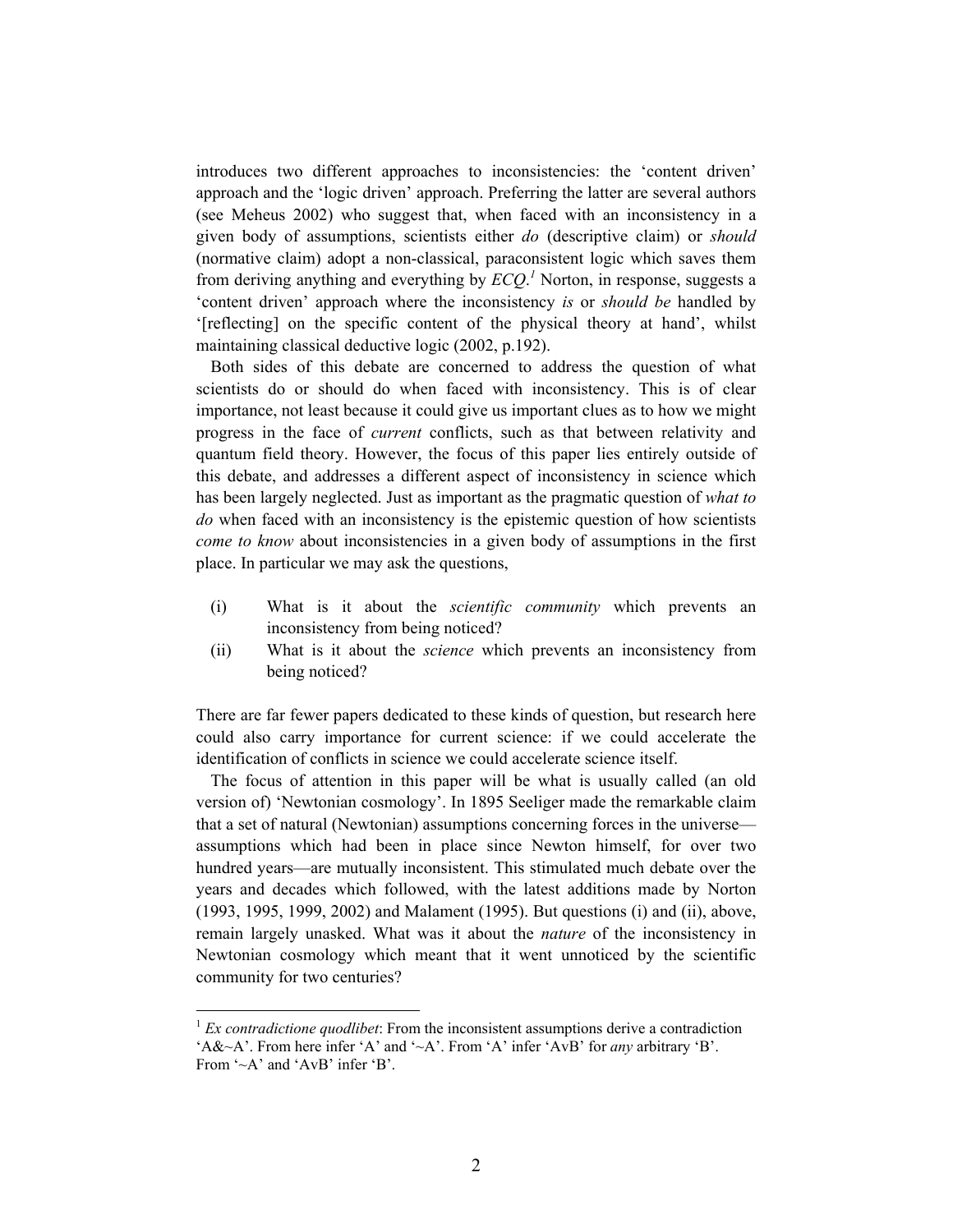If the derivations were long and complicated, and involved advanced mathematics or even mathematics not available to scientists in the relevant period, then our question would be answered immediately: the reason the contradiction remained hidden would be that it was exceedingly difficult to derive. But one look at Norton's reconstructions shows that no such quick answer will be forthcoming. For one thing, there are at least *two different* inconsistencies, so there is double the chance of noticing the problem. But even more remarkably, it would seem that in each case a contradiction follows from a few basic assumptions in a few simple steps. The inconsistencies are, as Malament puts it, 'so close to the surface that they are hard to miss' (1995, p.489). This in itself seems to contradict the fact that many great scientists *did* miss the inconsistencies for a period of two hundred years! Otherwise we would apparently have to admit either that scientists made a serious commitment to what they knew to be impossible, or that they were blind to some of the most obvious consequences of their beliefs.

This suggests that the reason the inconsistency remained hidden lies with the scientific community rather than the science itself. However, as this paper sets out to show, there are several complications to work through to understand the inconsistencies properly: they are not as simple and straightforward as Norton and Malament make out. Thus, after a brief section  $(\S 2)$  in which I introduce 'Newtonian cosmology' and the relevant assumptions, I turn to the details of the inconsistency claims which have been made. Four different inconsistencies are distinguished, which are grouped into two *types* of inconsistency discussed separately in §3.1 and §3.2. This analysis uncovers certain complications in the science which then help to answer question (ii) in §4. Some factors pertinent to question (i) are also brought to light. §5 is the conclusion.

## **2 The concept of 'Newtonian cosmology'**

What is the theory of 'Newtonian cosmology'? It would be a mistake to suppose that Newtonian cosmology 'exists' somehow, perfectly formed, in a textbook somewhere, and that all we have to do is identify it and see if it is inconsistent. Rather, what we really find are various assumptions, often differently stated by different individuals, sometimes saying the same thing and sometimes something slightly different. Some of these assumptions are clearly about the universe as a whole, others about the local universe, others of a more metaphysical nature. Still other assumptions may never be articulated, such as that space is Euclidean or that the night sky is dark. There is often no correct way to articulate such assumptions precisely, and no specific set of them which together constitute 'Newtonian cosmology'. What, then, do we mean when we refer to 'Newtonian cosmology'? What do we mean when we say it is inconsistent?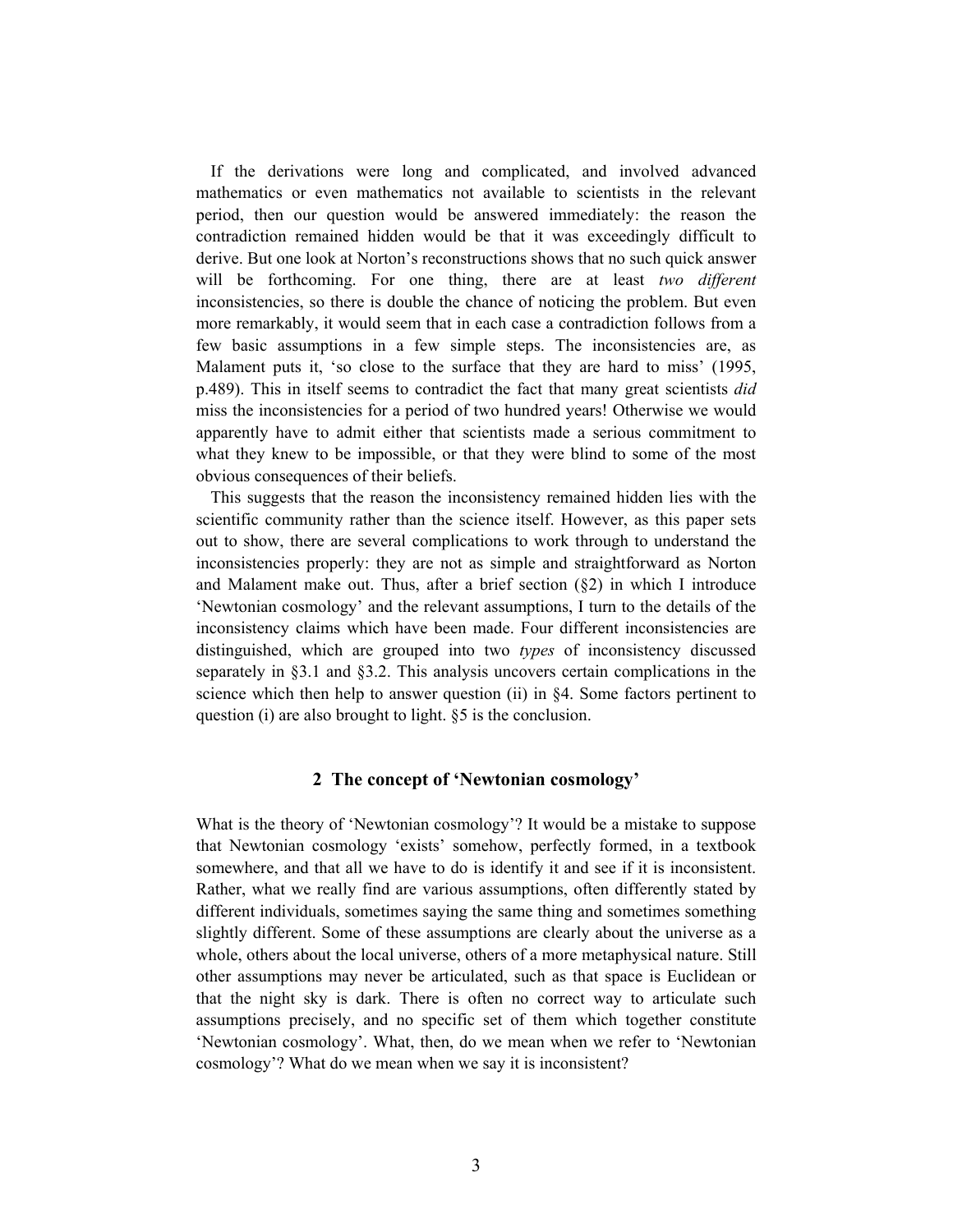People mean different things by the word 'theory'. The question is not who is right but which conception of 'theory' is the right one to use for a given investigation.2 The present concern is to investigate the inconsistency of Newtonian cosmology, but still this is too vague to tell us which assumptions we should be concerned with: we must ask what we are hoping to *show* by the inconsistency of the theory. For example, we will choose different assumptions, and aim at something quite different, if we want to show that the assumptions *used* by scientists were inconsistent (but that the inconsistency somehow didn't affect their reasoning) or if we want to show that the assumptions *believed* by scientists were inconsistent (but that they somehow didn't notice it). The more interesting claim for present purposes is the latter, because what seems to be the case is that there is a set of assumptions which are inconsistent, all of which were believed to be true—or at least important *candidates* for the truth—by a significant number of relevant individuals. However, focusing on belief in this way still doesn't enable us to identify a set of assumptions for investigation. There are many different species of 'belief', and even if there were not it isn't clear which beliefs should be grouped together to count as 'Newtonian cosmology'.

Thankfully there is another way to proceed. Instead of trying to group together the assumptions for which inconsistency would be interesting, one can instead group together the assumptions which *are* inconsistent, and then investigate how interesting that inconsistency is. Of course *some* sense of which assumptions are going to be important is required: there has to be some reason why the assumptions will be interesting *as a group*. The reason here, as made clear in Norton's papers, is the role they play in answering a single question:

(Q) What is the net gravitational force on a given test particle at an arbitrary place in the universe?

When this question is asked certain assumptions are naturally drawn together. Norton (1995) introduces various such assumptions as follows: $3$ 

(a) Newton's three laws of motion.

- (b) Newton's inverse-square law of gravitational attraction.
- (b') Poisson's equation with gravitational attraction described in terms of the

 $2^2$  Cf. Vickers (2008), who analyses the disagreements between Mathias Frisch, Fred Muller and Gordon Belot concerning the consistency of classical electrodynamics in terms of their differing conceptions of 'theory'.

<sup>&</sup>lt;sup>3</sup> See pp.513-514. In notation I follow Norton's lead for ease of cross-reference.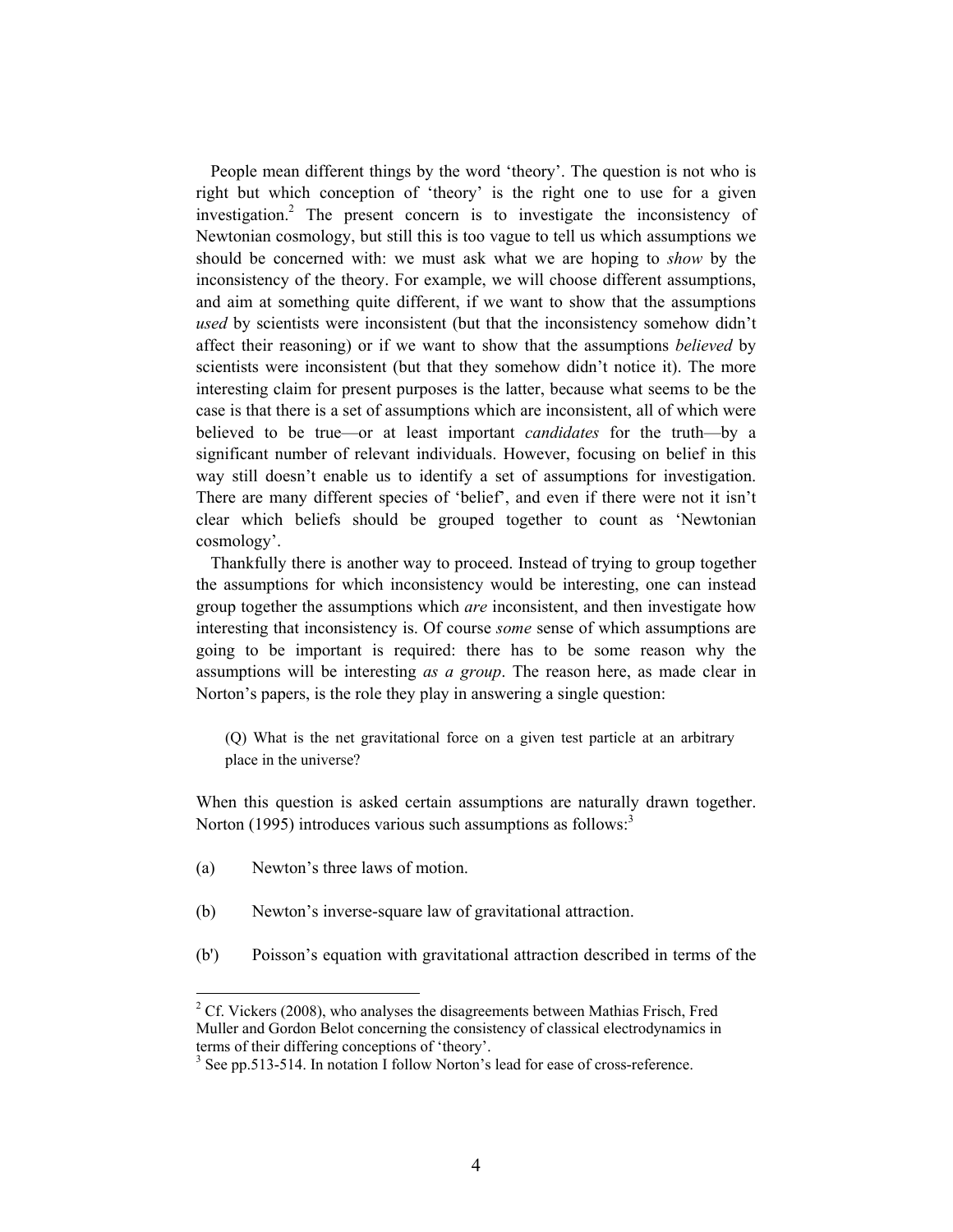potential φ.

- (c) Matter in the universe is distributed homogeneously (when viewed on a large enough scale) in an infinite Euclidean space.
- (d) There is a unique gravitational force on a test mass.
- (d') The gravitational potential  $\varphi$  is homogeneous.

It turns out that the question (Q) can be answered in different, contradictory ways depending on which of the given assumptions are emphasised. There are essentially four different methods of reasoning which can be employed, which will be introduced in the forthcoming analysis in the following order:

- 1. Use Newton's law of gravitation
- 2. Use Poisson's equation
- 3. Use symmetry considerations
- 4. Use the gravitational potential

Proceeding in this way means that we can investigate the inconsistencies without getting into the messy meta-ontology which accompanies such questions as 'What is the theory?' and 'What is Newtonian cosmology?' Asking such questions presumes a simplicity to the history of science which doesn't exist. Instead the analysis can proceed in terms of the given question (Q), various methods of answering that question, and the assumptions which those methods draw upon. The connection between the given assumptions and the real history of science will be considered in §4.

#### **3 How was Newtonian cosmology inconsistent?**

Inconsistency, of course, means that a contradiction follows. When the noted methods of reasoning provide contradictory answers to our question (Q) one of two principle kinds of contradiction results:

- (i) The force on a given test particle is both **F** and **G** where **F**≠**G**, or
- (ii) The force on a test particle is both *determinate* (some vector quantity) and *in*determinate (in a sense to be clarified).

These will be tackled in  $\S$ 3.1 and  $\S$ 3.2 respectively. The precise inconsistency then depends on which of the given assumptions  $(a)$ - $(d')$  the contradiction is said to follow from. Thus §3.1 and §3.2 are each split into further subsections.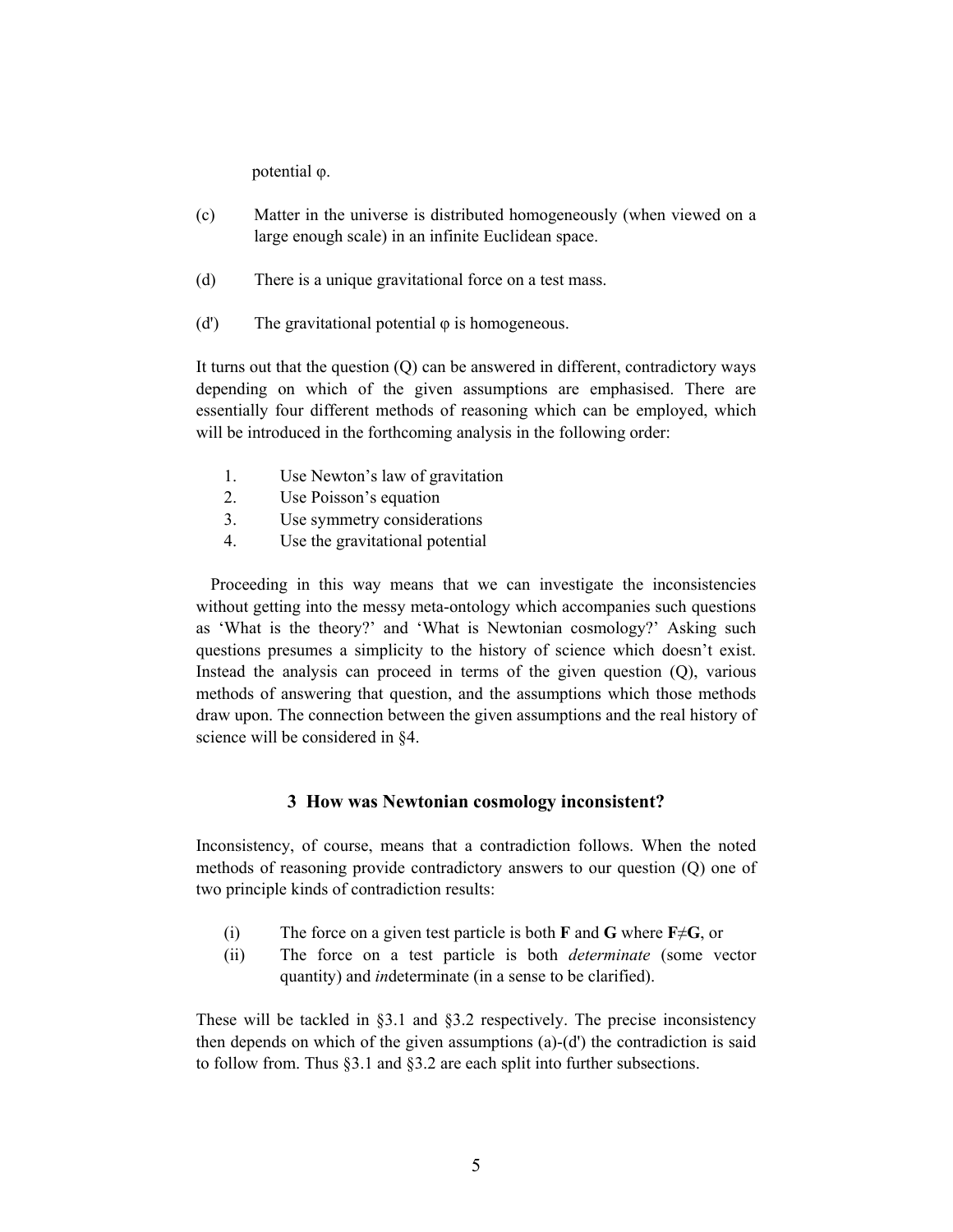# **3.1 A contradiction of forces**

By 'contradiction of forces' I simply mean that the given assumptions can be used to derive the following contradiction:

(C1) The force on a test mass is **F** and the force on a test mass is  $\mathbf{G}$ , where  $\mathbf{F} \neq \mathbf{G}$ .

This splits into three different claims depending on which of the assumptions (a)- (d') are used to make the derivation.

### **3.1.1 …using Newton's law of gravitation?**

Norton's original paper (1993) shows the first possible method of reasoning, and claims that we have a contradiction of forces from assumptions (a), (b) and (c):

- (a) Newton's three laws of motion.
- (b) Newton's law of gravitational attraction.
- (c) Matter in the universe is distributed homogeneously (when viewed on a large enough scale) in an infinite Euclidean space.

In greater detail, by (b) we mean:

(b) The force of gravity  $\mathbf{F}_i$  on a test body  $m_t$  at **r** due to another body  $m_i$  at  $\mathbf{r}_i$ is given by  $\mathbf{F}_i = G \frac{m_i m_i}{\frac{3}{3}} (\mathbf{r}_i - \mathbf{r})$  $\mathbf{F}_i = G \frac{m_i m_i}{\left|\mathbf{r}_i - \mathbf{r}\right|^3} (\mathbf{r}_i$  $t_i = G \frac{m_t m_i}{1 - \frac{3}{2}} (\mathbf{r}_i - \mathbf{r}).$ 

This gives us the magnitude and direction of the force on our test mass  $m_t$  due to *one* other mass mi. But in this paper we are asking what the *net* gravitational force is. By (c), since we are supposing the universe to be infinite and the mass distribution to be homogeneous, there will be an infinite number of masses. Further, (b) comes with no caveat that it doesn't hold beyond a certain distance  $\left|\mathbf{r}_i - \mathbf{r}\right|$ . Thus we must infer that *every* mass in the universe has some effect (however small) on our test mass. Thus there are an infinite number of terms in our sum, and the net gravitational force is represented as the sum-total of all the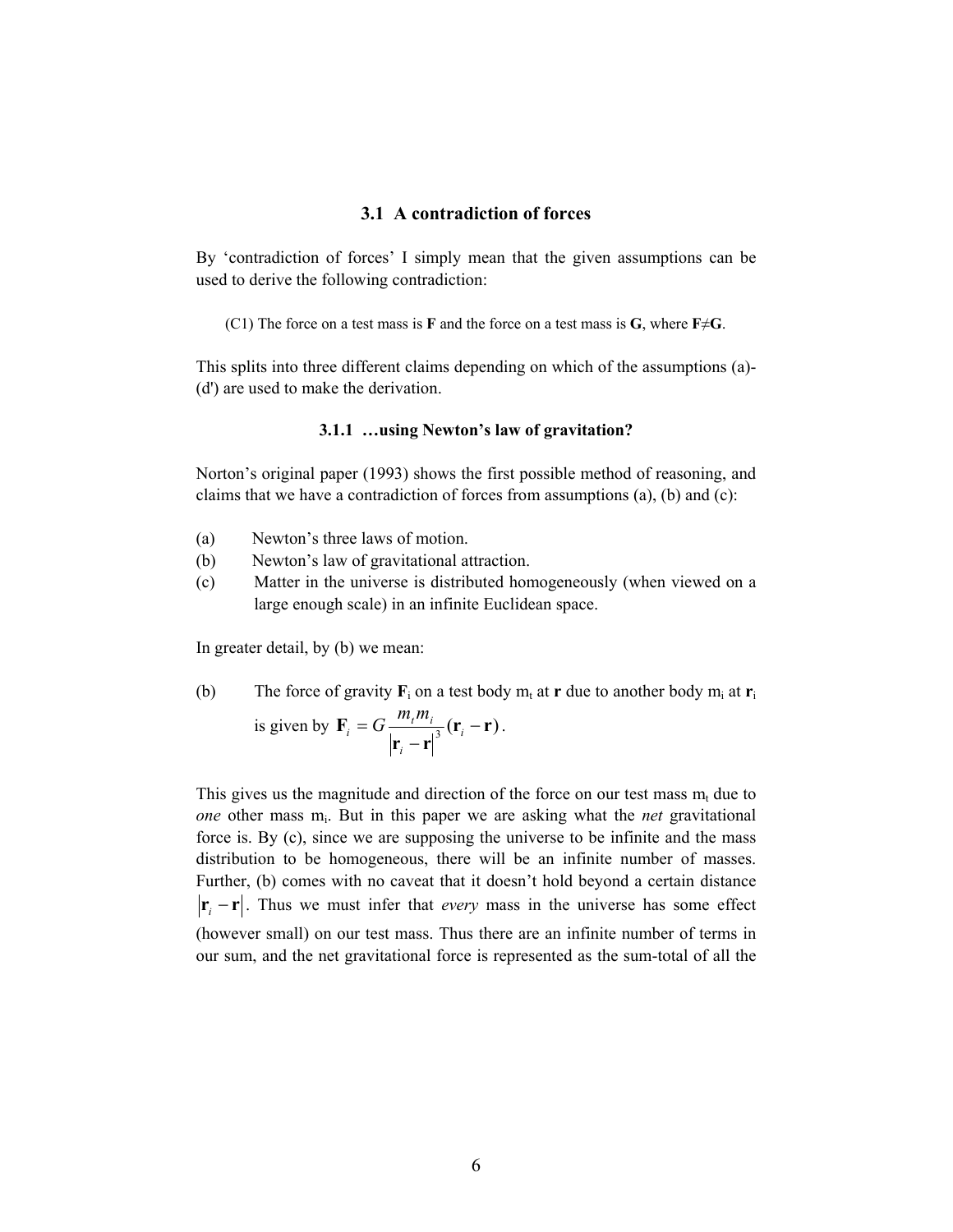contributory forces:  $\mathbf{F}_{net} = \sum_i \mathbf{F}_i$ .<sup>4</sup>

At this point, since we are drawing on assumption (c), it is worth pausing to consider what is really meant by the homogeneity of the universe *when viewed on a large enough scale*. Of course nobody ever believed that the universe is *totally* homogeneous, but rather that if you take any arbitrary region of space *R* of a given large volume *V* then you will always find the same total amount of mass there (with small deviations from some mean value, which get smaller for volumes of space larger than *V*). This actually tells us next to nothing about the density of matter in the vicinity of a given test particle (it could be sat on the surface of a black hole, or be several hundred light years from the nearest massive particle). All we know is the *total* amount of matter in an arbitrary region of space *R* of volume *V*, which may include our particle. But this uncertainty in the local matter distribution doesn't transfer to an uncertainty in the force on such a particle, at least insofar as Norton's 'lines of force argument' (1993; 2002) is concerned. All the argument requires is the constant density of matter over different regions *R* at *some* scale (however big *V* has to be to achieve this constant density).

Continuing Norton's argument, from the infinite sum we can apparently get different answers depending on how we compute it.<sup>5</sup> If we first consider a spherical region of the universe upon which our particle is sitting—of any given volume *V* or greater, and situated on any side of our particle—then we get a force **F** towards the centre of that sphere. It can then apparently be shown that the force due to *all other* masses amounts to nothing, since they can be grouped into spherical shells, concentric with the centre of the original spherical region, each of which has no net effect on our particle. Thus our infinite sum turns into  $\mathbf{F}_{\text{net}} =$  $\mathbf{F} + \mathbf{0} + \mathbf{0} + \mathbf{0} + \dots = \mathbf{F}$ . But the size and direction of the original sphere, and thus the force **F**, was completely arbitrary. Thus Norton claims that the theory is 'logically inconsistent in the traditional strict sense… [because] we can prove within the theory that the force on a test mass is both some nominated **F** and also not **F**, but some other force.' (1993, p.413; 2002, p.186).

In fact no such contradiction can be legitimately derived. Malament (1995) criticised the reasoning as follows:

What Norton presents as an argument for inconsistency is better understood as just a vivid demonstration of non-convergence. (A perfect analogue of his

<sup>4</sup> For some purposes it is convenient to turn this sum into an integral according to

 $\sum_i \mathbf{F}_i = \int_{V} \mathbf{F} dV$ , where instead of summing over all (discontinuous) masses we sum

over all (continuous) points in Euclidean space, as in Malament (1995, p.491). This won't be important here.

<sup>&</sup>lt;sup>5</sup> For the full argument see Norton 1993 and 2002.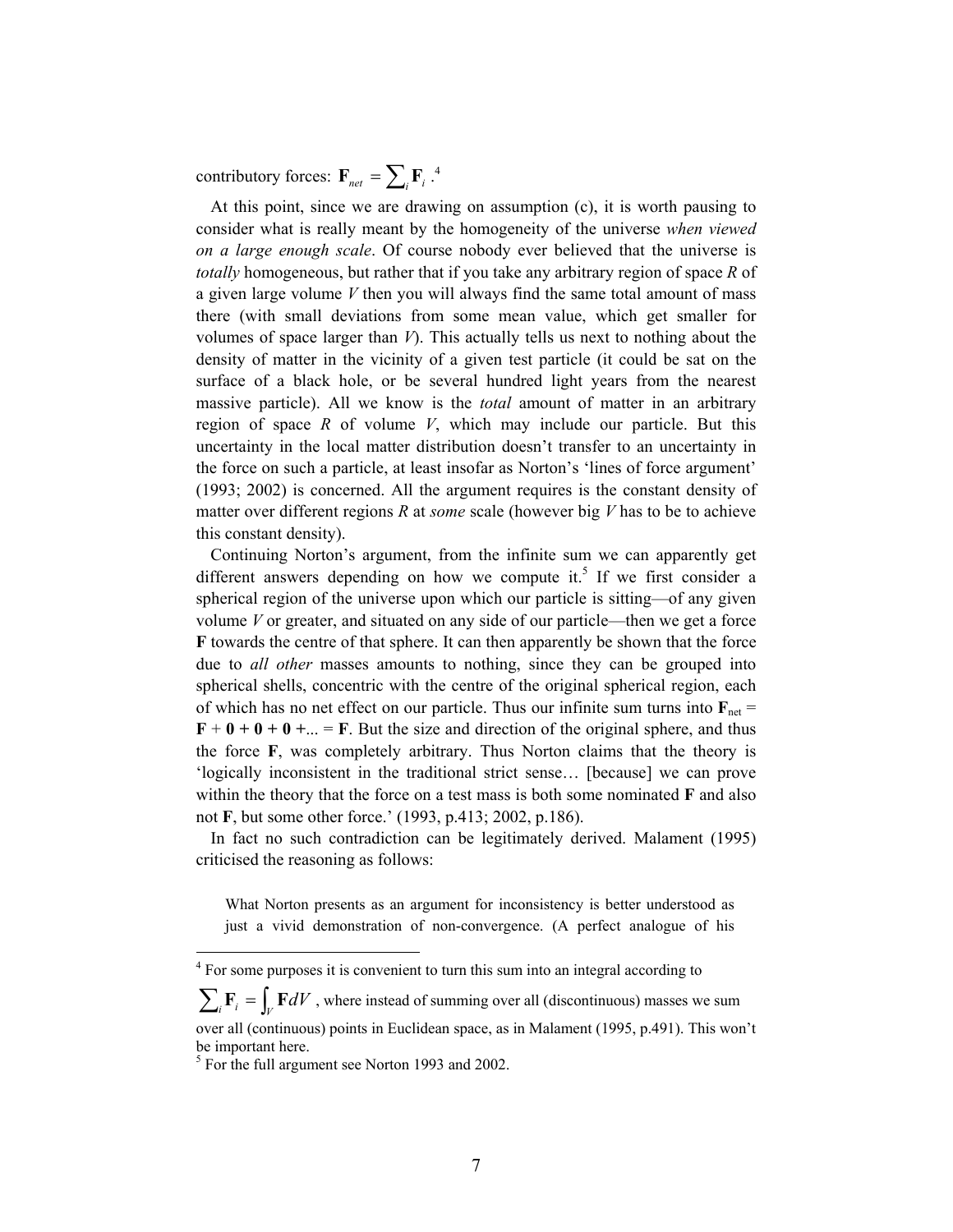argument might be used to "prove" that, for every integer n, the infinite sum 1 –  $1 + 1 - 1 + \dots$  is equal to n.)  $\dots$  Rather than asserting that Newtonian theory makes inconsistent determinations of gravitational force … Norton should have asserted that it makes no determination *at all*. (1995, p.491, original emphasis)

In other words, Norton should have noted that not all infinite sums have an answer. For example, mathematicians in the late  $17<sup>th</sup>$  and  $18<sup>th</sup>$  centuries rigorously debated whether the infinite sum 1-1+1-1+…, known as 'Grandi's series', is equal to 1, 0,  $\frac{1}{2}$ , or something else. Today, with the benefit of hindsight, we can look upon these struggles as mere historical curiosities, and say instead that since the series in question is not convergent it has no sum. The question is mathematically well-posed but has no answer, just as a question can be grammatically well posed and have no answer.

The key failure of Norton's argument can be seen by the fact that he groups together the effects of masses in certain regions of space in order to get a result. This is equivalent to *bracketing* together terms in Grandi's series in order to get a result. But since this bracketing can be done in more than one way, if this were legitimate you could also show Grandi's series to sum to two different values. The most obvious two are as follows:

$$
1-1+1-1+... = (1-1) + (1-1) + ... = 0 + 0 + ... = 0
$$
  

$$
1-1+1-1+... = 1 - (1-1) - (1-1) - ... = 1 - 0 - 0 - ... = 1
$$

So does Grandi's series sum to *both* 0 and 1? Since this sort of bracketing is mathematically illegitimate, one must stop at the unbracketed series and conclude that it is equal to *no* value.

These facts take on particular significance in the light of Norton's 1999 derivation. He argues (p.274) that the infinite sum can be written as follows:

$$
\mathbf{F}_{net} = G\pi\rho\Delta r\hat{\mathbf{x}} - G\pi\rho\Delta r\hat{\mathbf{x}} + G\pi\rho\Delta r\hat{\mathbf{x}} - G\pi\rho\Delta r\hat{\mathbf{x}} + G\pi\rho\Delta r\hat{\mathbf{x}} - \dots
$$
  
= 
$$
G\pi\rho\Delta r\hat{\mathbf{x}}(1 - 1 + 1 - 1 + 1 - \dots)
$$

where  $\hat{\mathbf{x}}$  is a unit vector in *any* nominated direction. This time he considers *hemi*spherical concentric shells, first on one side of the particle (in the direction of  $\hat{\mathbf{x}}$ ) and then the other (in the direction of  $-\hat{\mathbf{x}}$ ), which build up to infinity. But the outstanding question is: why is *this* particular style of summation legitimate and the others not so? Hasn't Norton once again illegitimately grouped together (in hemispheres) the effects of large numbers of masses to achieve his sum? Hasn't he introduced brackets into the reasoning?

This is true to some extent. The *real* infinite sum, without brackets, is a close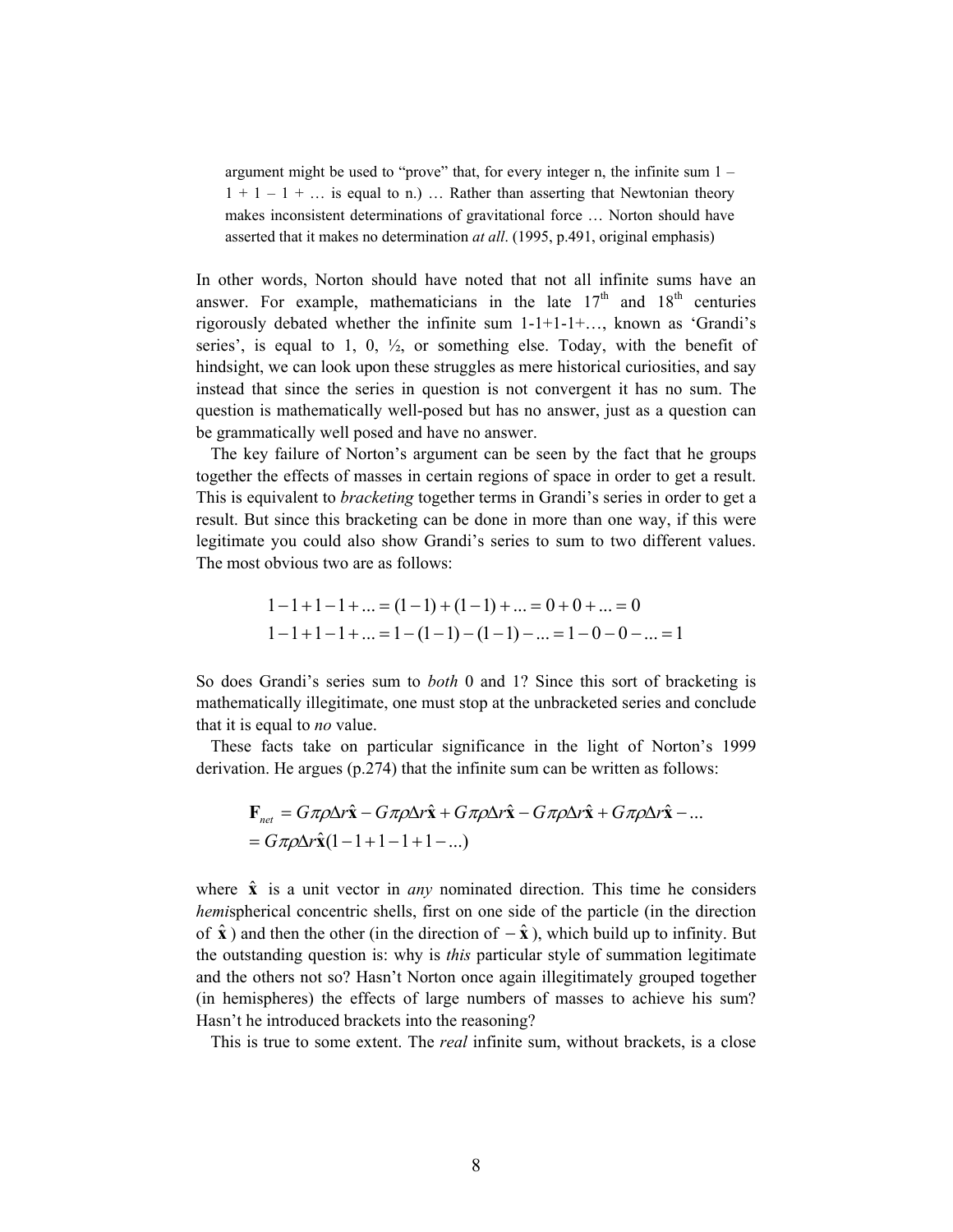approximation to a 3D version of Grandi's series.<sup>6</sup> Strictly speaking Norton shouldn't group together the effects of large groups of masses into hemispherical shells as he does in his 1999 paper. Crucially, however, this time the grouping does not affect the divergence of the summation. The introduction of his brackets is analogous to the following manipulation of Grandi's series:

$$
1-1+1-1+... = (1-1+1)-(1-1+1)+(1-1+1)-... = 1-1+1-1+...
$$

In other words, the divergence of the sum is preserved by the bracketing. This is the achievement of Norton (1999). Thus although strictly speaking the infinite sum should *not* be set equal to **k**(1-1+1-1+…)—where **k** is the relevant constant vector—the indeterminate nature of the force  $\mathbf{F}_{\text{net}}$  is preserved by Norton's 1999 analysis, whereas it *isn't* preserved in his 1993 and 2002 analyses. With Norton's 1999 analysis we can be sure that the original series *is* divergent, because the reordering and bracketing of a convergent series would never leave us with a nonconvergent series.

A further point is in order here. Malament says that what Norton presents is a vivid demonstration of non-convergence. However, more specifically what Norton presents is a vivid demonstration of *alternating* non-convergence. Only when signs in a divergent series alternate is it possible to make quantities cancel out, and achieve various different finite answers through bracketing and reordering. Thus there is a sense in which alternating series *don't* diverge, since 'diverge' usually means 'diverge to infinity'. However you bracket and re-order an infinite series which diverges to infinity you get infinity (whether positive or negative). Only with alternating series is it possible to achieve any number of finite answers for the sum of the series. To make this distinction clear, in what follows the word 'indeterminate' will be preferred over 'divergent' to describe the sum of Grandi's series.

With this clarified we can still agree with Malament that assumptions (a), (b) and (c) make no determination of the net force. But this isn't because the force is *divergent*, in the sense of 'diverges to infinity'. If it were divergent then we could say that the assumptions predict an *infinite* force. Rather, it is because we reach a force balanced between convergence and divergence, an *indeterminate* force. Norton apparently accepts Malament's criticism, since he is moved in his reply (1995) to add a further assumption to (a), (b) and (c), and introduce a somewhat different contradiction, an 'indeterminacy contradiction', as we'll see in §3.2.

#### **3.1.2 …using Poisson's equation?**

<sup>6</sup> In fact the *real* infinite sum could never be presented. Grouping of some sort *has* to be introduced, because in order to consider the universe as homogeneous we have already grouped together large portions of it.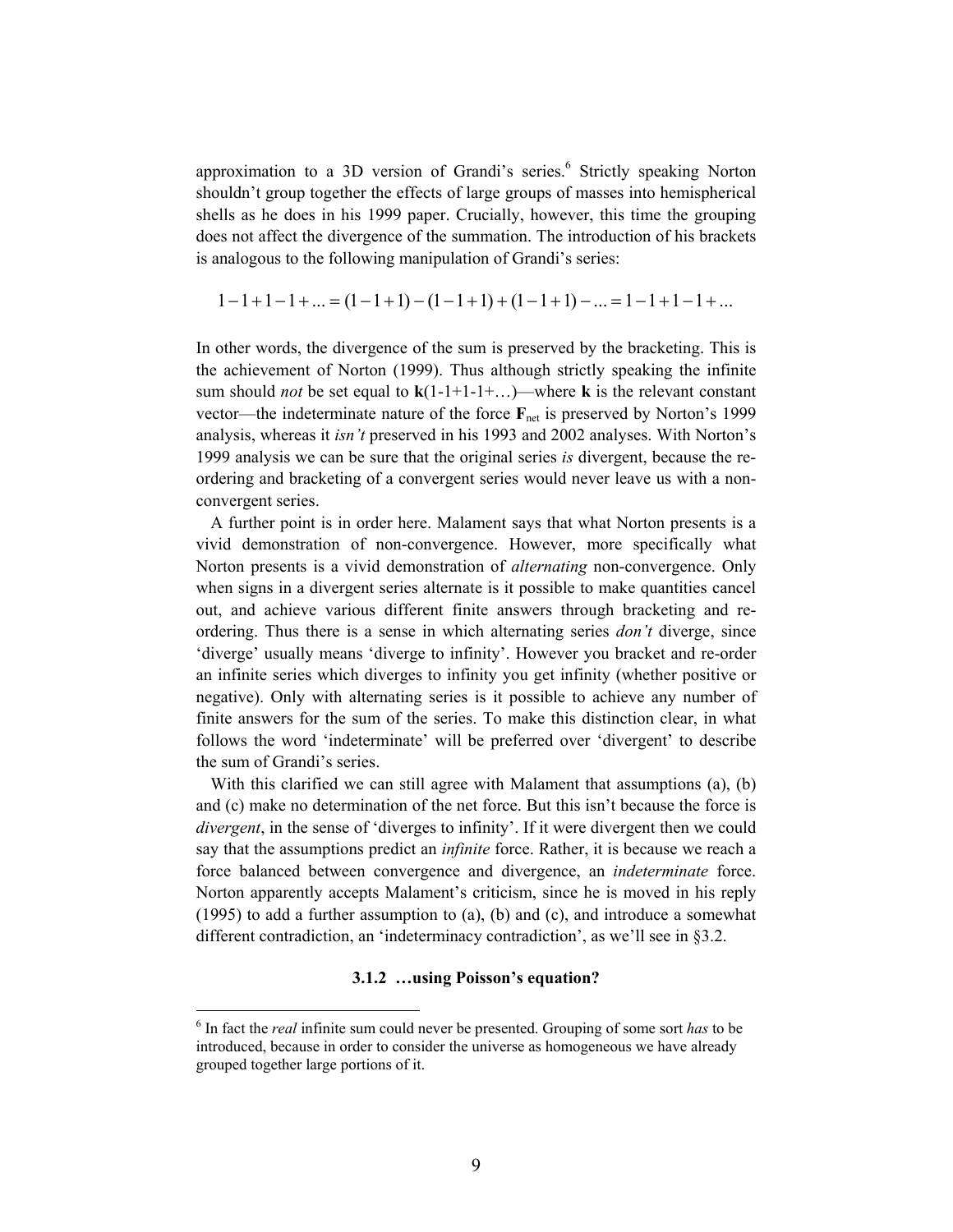A second method of reasoning involves Poisson's equation. Norton never suggests that we get a contradiction of forces using Poisson's equation directly, but it will be useful later on to consider precisely why the theory isn't inconsistent in this way. Fleshing out assumption (b') we have:

(b') The force of gravity  $\bf{F}$  on a body  $\bf{m}$  at **r** due to the mass distribution in a given volume V is given by  $\mathbf{F}(\mathbf{r}) = -m_r \nabla \phi(\mathbf{r})$ , where  $\phi(\mathbf{r})$  is such that  $\nabla^2 \phi(\mathbf{r}) = 4\pi G \rho(\mathbf{r})$ , where G is a constant and where the gravitational potential  $\varphi(\mathbf{r})$  and the mass density  $\rho(\mathbf{r})$  are continuous scalar fields on V.

To find the net force on a test mass we no longer need to sum up all the individual forces, but can simply derive the force from the potential field  $\varphi(\mathbf{r})$ . From assumption (c)  $\rho$  is constant in space, so instead of ' $\rho(\mathbf{r})$ ' we can simply write ' $\rho$ ', with the added proviso (as we saw in the last section) that the density is only constant for regions of space of a given volume *V* or greater. Poisson's equation then becomes  $\nabla^2 \phi(\mathbf{r}) = 4\pi G \rho$ , where  $\phi(\mathbf{r})$  now refers to the gravitational potential at 'points' of space **r** which actually pick out regions *R* of volume *V* or greater. Since Poisson's equation is a differential equation we need to integrate, and when you integrate you inevitably incur constants of integration. Thus the so-called 'canonical solutions' of Poisson's equation are,

$$
\phi(\mathbf{r}) = \frac{2}{3}\pi G\rho |\mathbf{r} - \mathbf{r}_0|^2.
$$

Here  $r_0$  is the constant of integration.<sup>7</sup> If we differentiate this equation to test whether it satisfies Poisson's equation we get the right result  $4\pi G\rho$  *whatever* **r**<sub>o</sub> is, because it simply disappears during the calculation.

We can now move to the force on our test mass using  $\mathbf{F}(\mathbf{r}) = -m \nabla \phi(\mathbf{r})$ . We find,

$$
\mathbf{F}(\mathbf{r}) = m_t \frac{4}{3} \pi G \rho (\mathbf{r}_0 - \mathbf{r}).
$$

Once again, it should be emphasised that this really means the average force **F** in a large region of space *R*—picked out by **r**—of volume *V* or greater. We get a

 $<sup>7</sup>$  I have already eliminated another constant of integration which need not concern us,</sup> and can anyway be eliminated on very reasonable grounds (see Norton 1995, p.513).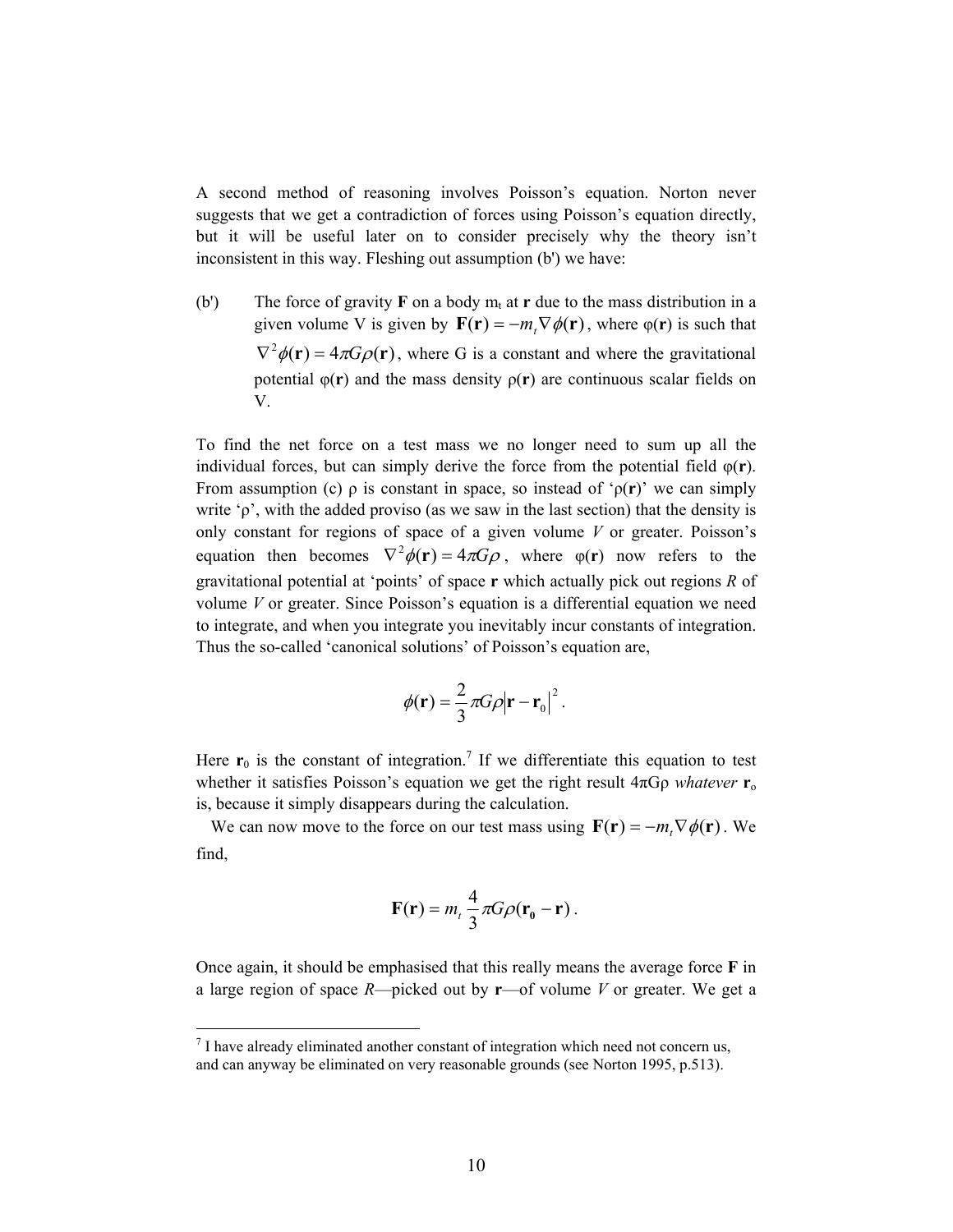different value for this average force depending on how we choose  $\mathbf{r}_0$ , so we can get two different, contradictory average forces in the same region *R* by choosing **r**<sub>0</sub> in two different ways. But it would be a gross error to go on to suppose that the theory is inconsistent for *this* reason. The theory *just doesn't tell us* what  $\mathbf{r}_0$ is, so we must leave it as an unknown constant. We certainly can't just arbitrarily choose it to be two *different* things. To emphasis that the theory leaves us guessing we could write  $\mathbf{F} = ?$ , because  $\mathbf{r}_0 = ?$  (this will be useful for comparison later).

## **3.1.3 …reasoning from symmetry**

Given the tools at our disposal we've thus-far seen two different ways of reasoning when faced with the question, 'What is the net force on a given test particle?' We can use Newton's inverse-square law of gravitation or we can use Poisson's equation. A third possible method of reasoning, and perhaps the most obvious (particularly to non-scientists), is to use symmetry considerations. If the universe is really infinite and Euclidean, and has a homogeneous mass distribution (with the qualifications noted above), then it will be exactly the same vis-à-vis the average force on a test mass in any given region *R*. In other words, we can conclude that the average force *cannot differ* for any two such regions, since they are identical in the relevant respects. But equally, if the universe is symmetrical, this average force cannot point in any given direction since there could be no reason why that direction would be preferred over any other. The obvious conclusion is that there is only one possible average force: **F**=**0**. In fact given the discussion in §3.1.1 we might suppose that there is another possibility: that the force is everywhere indeterminate. But once one introduces assumption (d)—there is a unique gravitational force on a test mass—then one insists that the net force is *not* indeterminate, and reaches the conclusion that **F**=**0**.

It has sometimes been suggested that this in itself contradicts the fact that we do observe accelerations—and thereby infer non-zero forces—within the universe.<sup>8</sup> But since it is only the *average* force in *large regions* which vanishes, individual forces within such a region can obviously vary as much as you like. However, we can now achieve a genuine contradiction of forces by comparing this method of reasoning with the one seen in the previous section. From symmetry we infer either that  $\mathbf{F}=\mathbf{0}$  at every 'point' **r** of the universe or that **F** is everywhere indeterminate. Either way **F** will not differ from 'point' to 'point'. But we saw in the previous section that the average force at a given 'point' **r** will be

 $8^8$  Cf. Bentley (1693) cited in Jaki (1969, p.61).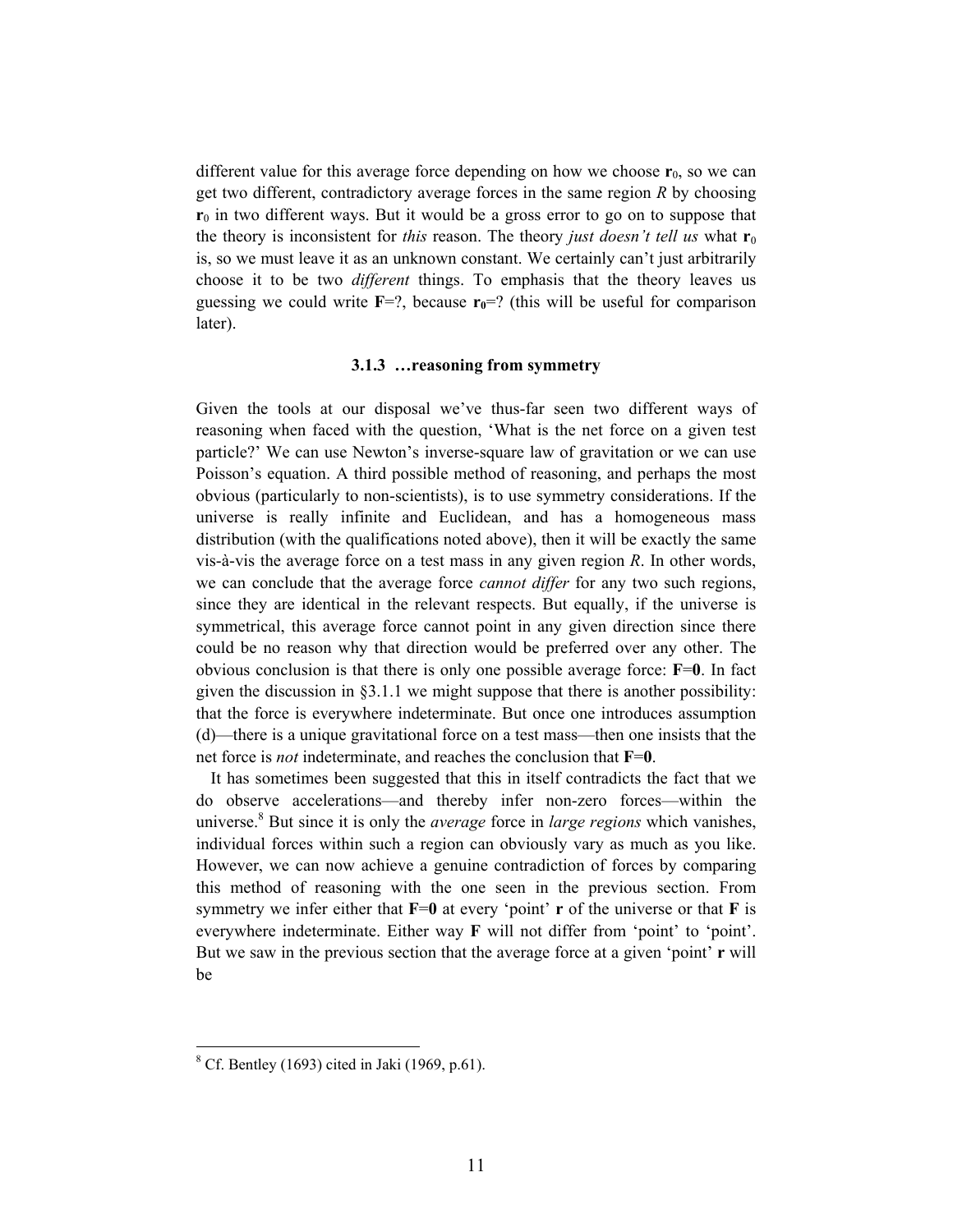$$
\mathbf{F}(\mathbf{r}) = m_t \frac{4}{3} \pi G \rho (\mathbf{r}_0 - \mathbf{r}).
$$

In order to satisfy Poisson's equation  $\nabla^2 \phi(\mathbf{r}) = 4\pi G \rho$ ,  $\mathbf{r}_0$  *must* be some real vector quantity:  $\mathbf{r}_0 \in \mathbb{R}^3$ . But *whatever* vector quantity we choose we find that the force **F** *will* differ from one 'point' **r** to another **r'**. In fact whatever the choice of  $r_0$  we find that the average force on a test mass is zero in exactly one region in the universe, namely at exactly that 'point' **r**0. Everywhere else it is non-zero. Thus we have a genuine contradiction, resulting from reasoning from (b'), (c) and (d) in two different ways:

(C2) The average force on a test mass in any two arbitrary, distinct regions of space  $R$  (of volume  $V$  or greater) will not differ (or differ by a negligible amount), and the average force on a test mass in any two arbitrary, distinct regions of space will differ significantly.

Although this *is* a contradiction, it is not immediately obvious what it means in empirical terms. We will not find the 'force on a test particle' **F** being, impossibly, both two different things at a single time (in other words we don't get contradiction  $(C1)$ ). Whereas the 'force on a test particle' is something we might say 'exists', the *average* force in a given region of space is a non-existent abstraction, just as the average family (with 2.4 children) is an abstraction. The real empirical difference here lies with the large scale movements of matter over time: with one story there are no large scale movements, whilst with the other there will be a large scale acceleration towards the 'point' r<sub>0</sub>.<sup>9</sup>

This is closely related to Norton's so-called 'inhomogeneity contradiction', as introduced in his 1995 paper (p.514). However, instead of a contradiction of forces he introduces the contradiction,

(C3) The gravitational potential φ is homogeneous and *it is not the case that* the gravitational potential φ is homogeneous.

This is only achieved by introducing a new assumption:

(d') The gravitational potential  $\varphi$  is homogeneous.

 $9$  Einstein offered a neat solution to this particular conflict. He suggested that Poisson's equation be altered to  $\nabla^2 \phi - \lambda \phi = 4\pi G \rho$ , so that a constant solution for  $\varphi$  is possible: φ=-4πGρ/λ. This then gives an average force of **F**=**0** everywhere, in line with symmetry considerations. See Norton (1999) for this and other ways in which the theory can be modified to avoid the problems.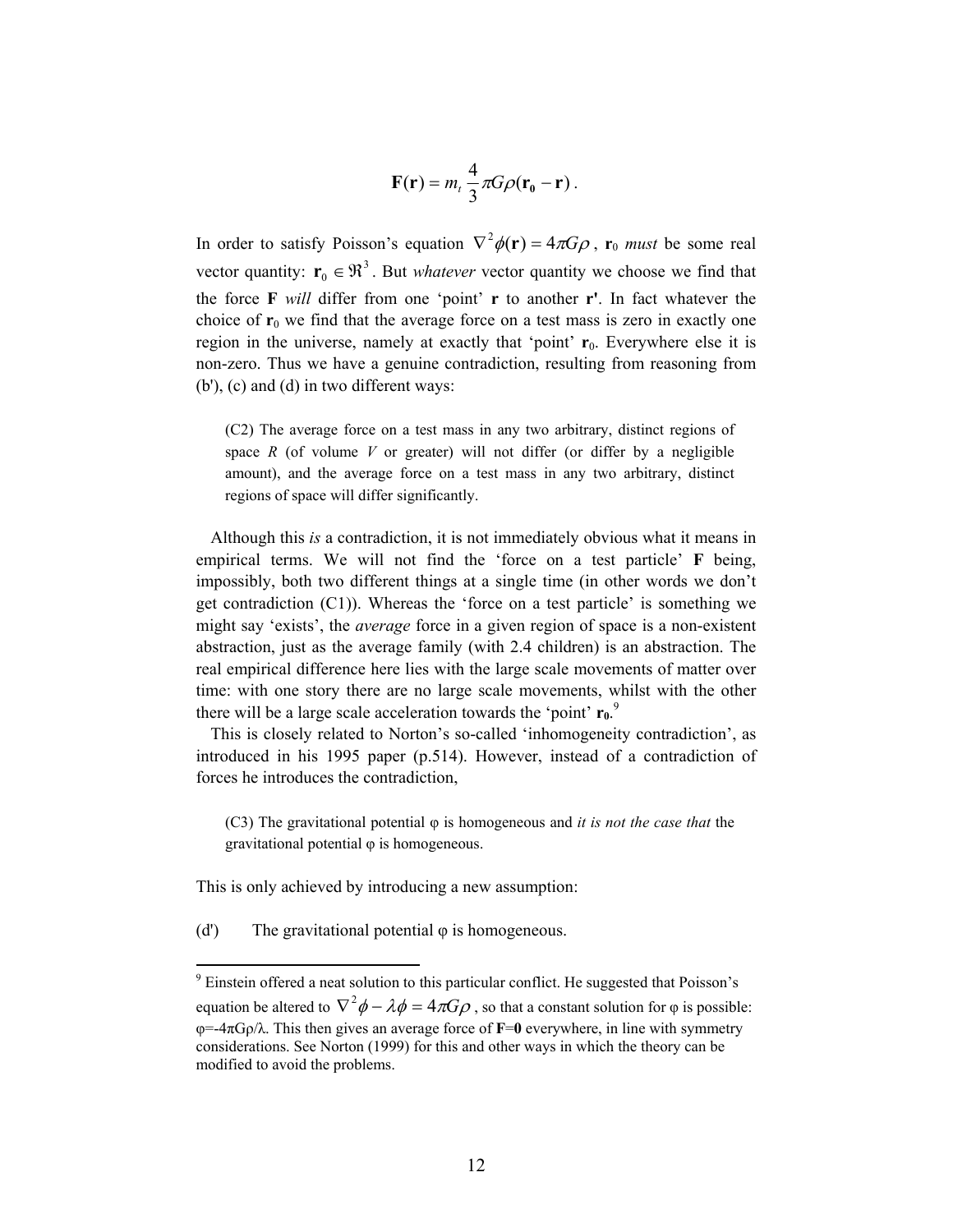Unlike the other assumptions used so far, commitment to (d') by scientists is dubious. φ isn't a physical thing after all, but is just a mathematical tool which intermediates between the 'real' masses and forces.<sup>10</sup> The suggestion seems to be that (d') follows from the homogeneity of the mass distribution, but this is to mix up the physical and the mathematical. The argument is surely that since the universe's mass distribution is symmetrical the universe cannot differ from region to region in certain physical respects. The latter include the (physical) force, but not the (unphysical) potential.

Here it is better to turn to Malament (1995, p.492), who frames the difficulty in terms of the homogeneity of the *force* field. Thus a slightly different contradiction is suggested:

(C4) The gravitational field **f** is homogeneous and *it is not the case that* the gravitational field **f** is homogeneous.

where **f** stands for **f**(**r**), the force per unit mass at **r**. This is closely related to (C2), but differs from it in two respects which are worth noting. First, Malament has left implicit the fact that **f** must stand for the *average* force field in large regions (thus (C4) makes things seem simpler than they really are). More importantly, Malament overlooks the role played by assumption (d) in the analysis. Saying that the gravitational field **f** is homogeneous suggests that the force is everywhere zero rather than indeterminate.<sup>11</sup> But (C2) can be reached without making this extra move—and thus without employing assumption (d) since inferring that the force *doesn't differ* from region to region gives no preference to a zero force over an indeterminate one. Another way to think about this is as follows: from symmetry it follows that *if* such a force field exists *then* it is homogeneous. Poisson's equation then brings contradiction by telling us that such a force field *does* exist, and that it is *in*homogeneous, which affirms the antecedent and denies the consequent of our conditional.

In short what this means is that we can generate contradiction  $(C2)$  from  $(b')$ and (c) alone; if we want to generate the contradiction (C4) we need to draw on assumption (d). However, assumption (d) is in fact embedded within (b') so this doesn't amount to adding a new assumption after all. But it does bring to light the

 $10$  The potential was introduced by Laplace in the 1770s, and was considered as a mere computational tool from the very beginning (see Cat 2001, p.402ff. and Grattan-Guinness 1990, p.332).

 $11$  Malament refers to 'the assumption that, in the presence of a homogeneous mass

distribution, the gravitational force field  $-\nabla^a \phi$  should be homogeneous itself.' (1995, p.509).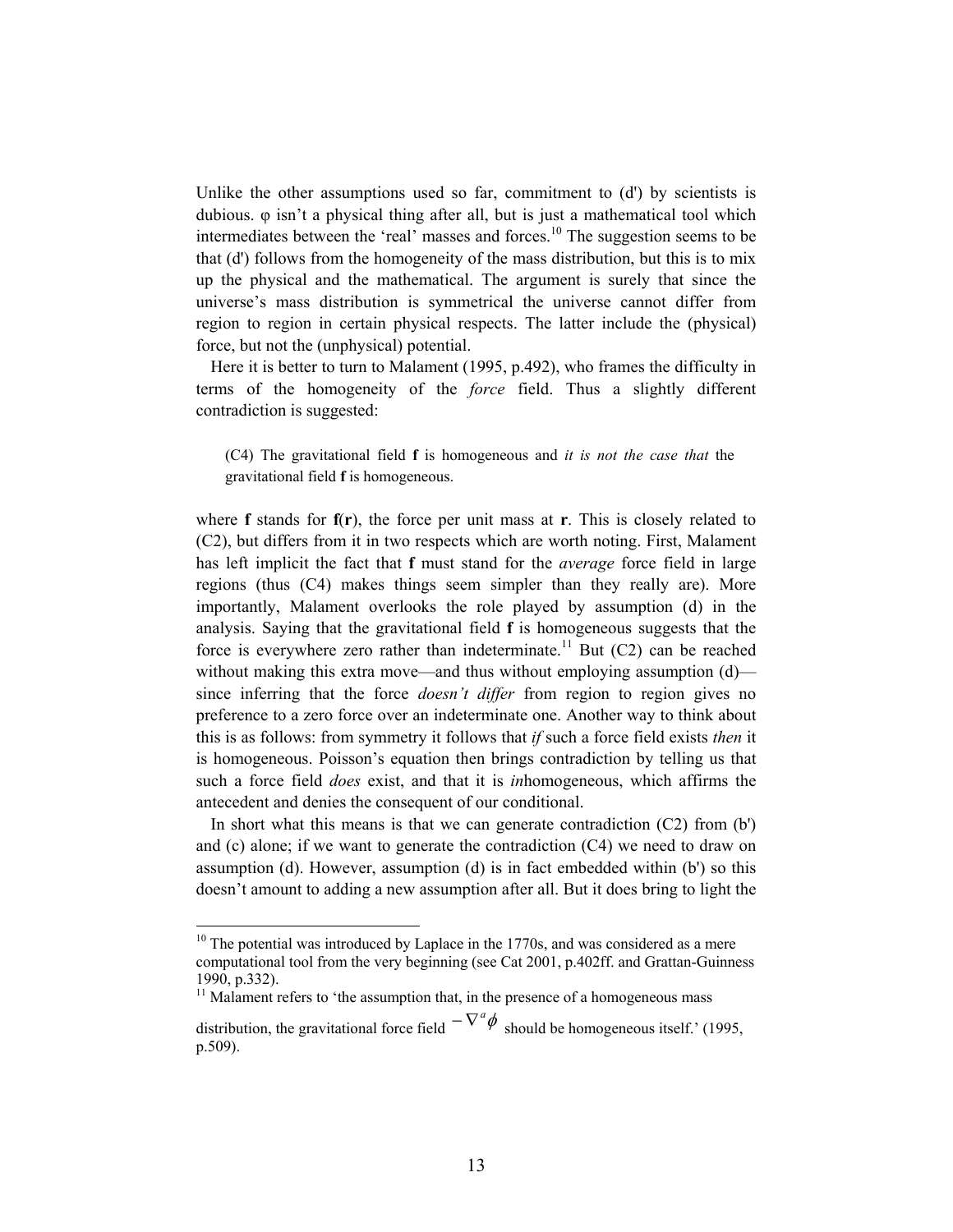extra and unnecessary step which is required to reach Malament's contradiction (C4). One cannot reach the conclusion that the force field is homogeneous from symmetry alone, unless one considers a force field which is everywhere indeterminate as 'homogeneous'.

## **3.2 An indeterminacy contradiction**

The contradiction of concern in this section will be,

(C5) There is a unique gravitational force on a test mass and *it's not the case that*  there is a unique gravitational force on a test mass.

This isn't quite the contradiction Norton presents in his 1995 paper, but it is surely what he *means* to present. It is worth pausing to clarify things here, since he doesn't correct his mistake in his 1999 and 2002 papers.

Norton responds to Malament's objections (as seen above in §3.1.1) in his 1995 paper. He accepts that there is no contradiction of forces after all, and instead brings to our attention what he calls an 'indeterminacy contradiction'. On p.513 he adds the following assumption to (a), (b) and (c):

 $(d^*)$  There is a unique gravitational force on a test mass fixed by (b) and (c).

Now, since Malament is right about the non-convergence of the sum, one *cannot* derive a unique gravitational force on a test mass from (b) and (c). Thus it might be supposed that we have a contradiction here:

(C6) There is a unique gravitational force on a test mass fixed by (b) and (c) and *it's not the case that* there is a unique gravitational force on a test mass fixed by (b) and (c).

But on closer inspection we don't have this contradiction after all. If we accept Norton's  $(d^*)$  we have,

- (a) Newton's three laws of motion.
- (b) Newton's inverse square law of gravitation.
- (c) Matter is distributed homogeneously and isotropically (when viewed on a large enough scale) in an infinite Euclidean space.
- $(d^*)$  There is a unique gravitational force on a test mass fixed by (b) and (c).

 $(d^*)$  gives us the positive contradictory of  $(C6)$ , so it only matters that we can derive the negative contradictory. However, even if it follows from (b) and (c)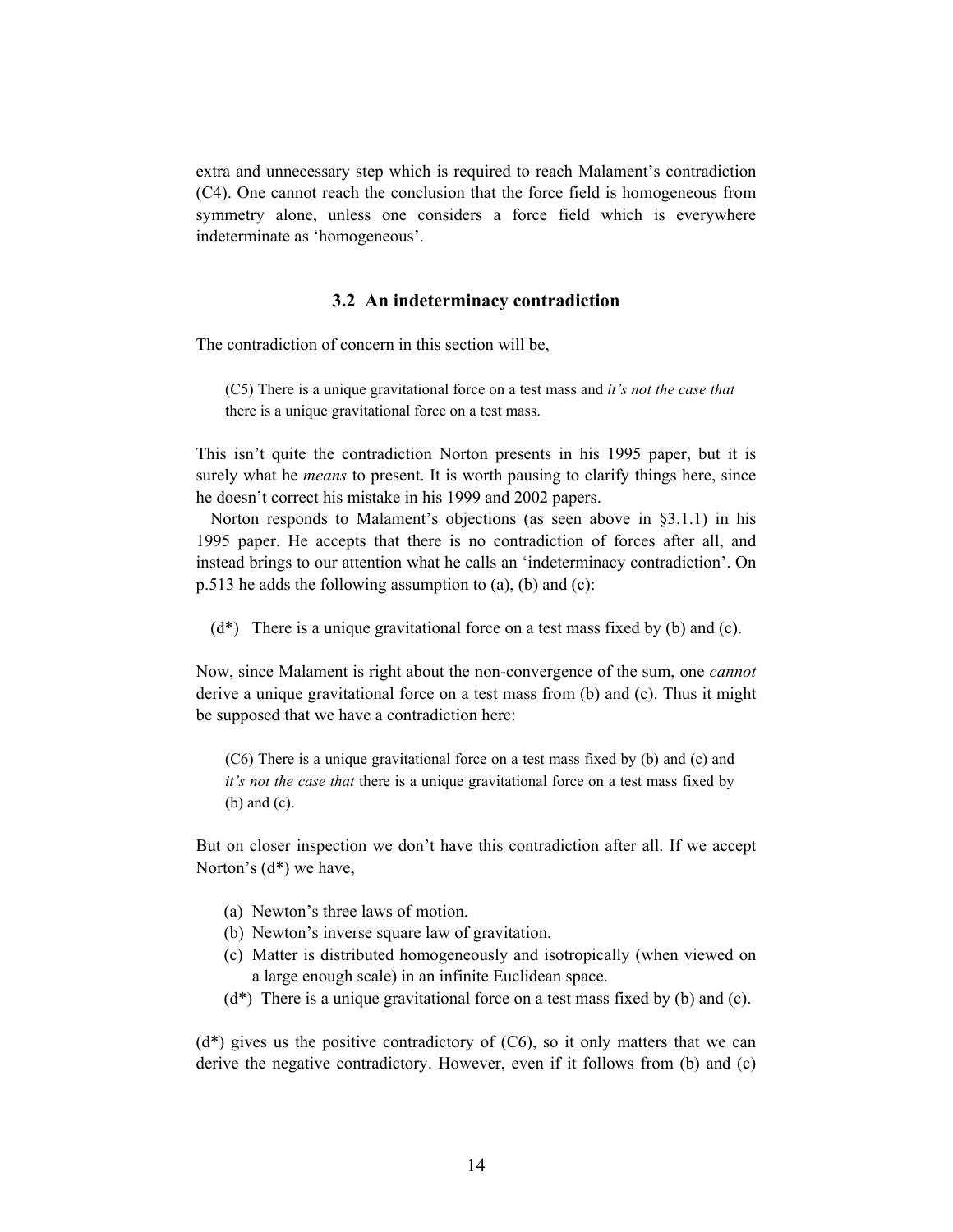that,

 $\overline{a}$ 

*It's not the case that* there is a unique gravitational force on a test mass.

this *isn't* the contradictory we want. To establish (C6) we need to add '…fixed by (b) and (c)' on the end. But since the assumptions in question don't refer to  $'(b)'$  and  $'(c)'$  at all this is an impossible task. (C6) can't be derived from (a)-(d\*) after all.

It is clear what has happened here. In specifying (d\*) Norton has accidentally mixed up the theory and the meta-theory. He actually meant to add,

(d) There is a unique gravitational force on a test mass

which leads to contradiction (C5), as we will see in the next section.

#### **3.2.1 …using Newton's law of gravitation**

We saw in §3.1.1 that, as Malament claims, assumptions (a), (b) and (c) tell us that the net force on a given test mass is undetermined. But (d) tells us that the net force on a test mass *is* determined. And the introduction of (d) should not be dismissed as the ad hoc introduction of the required contradictory. In fact, the introduction of (d) is merely the explicit mention of an assumption which is already an integral part of Newton's three laws (a). Take Newton's second law F=ma, for example. What this really means is that, when we observe massive bodies in elliptical orbits around the sun, and thus *accelerating* towards the sun, that acceleration is caused by a force on the massive body.<sup>12</sup> That force, strictly speaking, is the *total net force* experienced by that body, and not just the force due to the sun itself. Now either bodies are accelerating or they are not. Whatever the case they are experiencing a unique gravitational net force, which is inferred by taking their acceleration and multiplying it by their mass. Similarly, Newton's first and third law presume that bodies experience such a unique net force. Thus the introduction of (d) is not the introduction of a new assumption at all, but is part and parcel of (a). Thus the indeterminacy contradiction (C5) is meant to follow from  $(a)$ ,  $(b)$  and  $(c)$ .

There is an important distinction to make here. Certainly from (b) and (c) we end up with an infinite sum which is indeterminate, from which we cannot achieve an answer to the question 'what is the force?' But can we conclude from here that there is *no* unique gravitational force on a test mass? That is, we have failed using (b) and (c) to determine what the force is. But couldn't it still be the

 $12$  We might say that there is a matter of fact about what part of a body's motion is due to other masses (gravity) and what part is due to its own inertia (cf. Norton 1995, p.521).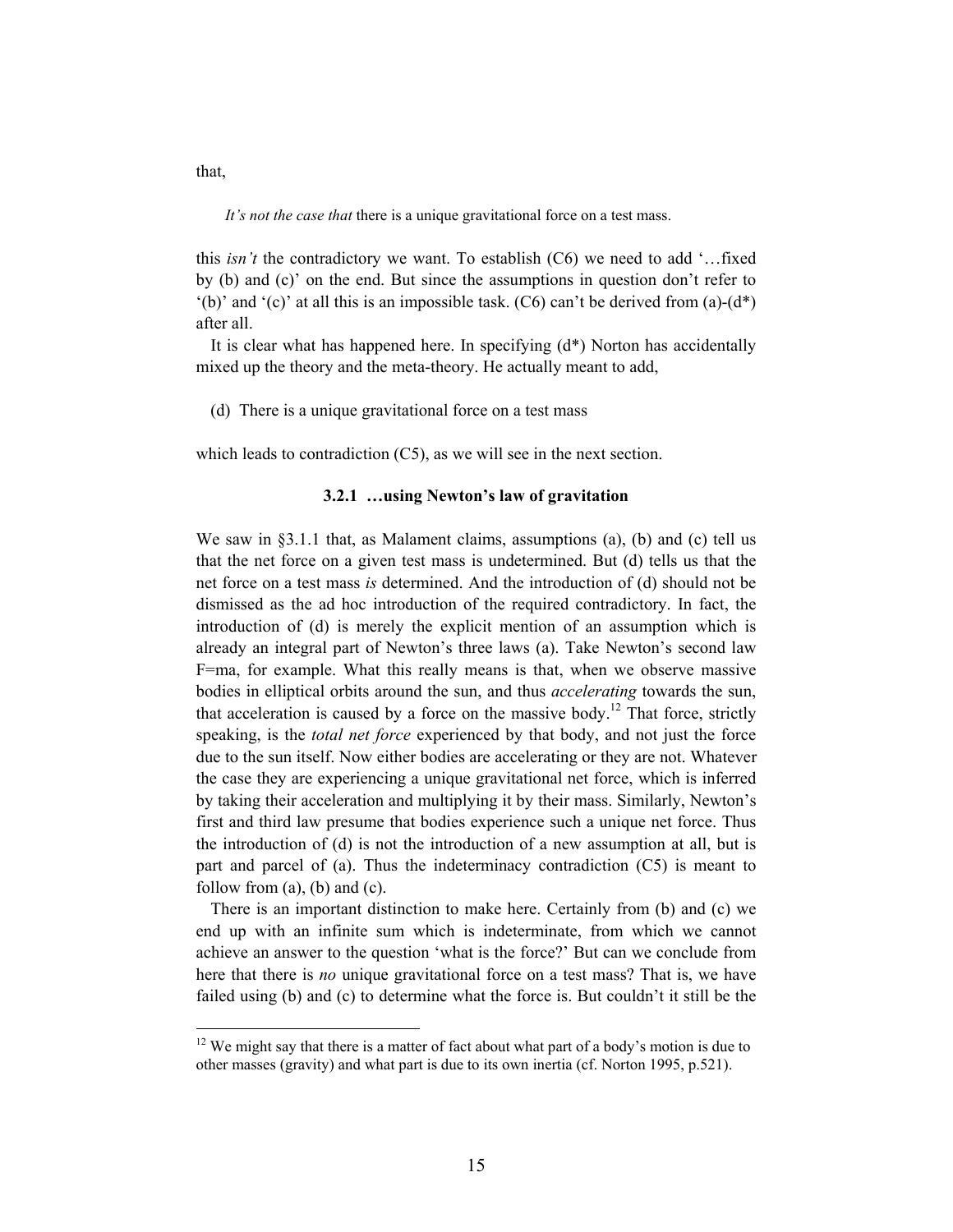case that there is *some* unique force, and that we could determine what it is by another method, using different reasoning or bringing in other considerations?<sup>13</sup> This is crucial, because if we cannot make the further assumption that *no force exists* then we cannot get to the negative contradictory in question, and the inconsistency claim falls down.

The two possible inferences can be distinguished as follows:

- (I) from indeterminacy infer that no solution has been reached.
- (I\*) from indeterminacy infer that there *is* no solution.

If one makes the weaker inference (I) then the reasoning continues as follows. The fact that we can't figure out what the force is from (b) and (c) can be represented by a question mark (cf. §3.1.2, above):

$$
\underbrace{\sum_{i} \mathbf{F}_{i} = ?}_{(b), (c), (I)}
$$

On this understanding, *all options are still open*—there might be some other way to determine what the unique force on a test mass is. There is then no contradiction with (d). We might formalise (d) thus:

$$
\underbrace{\exists \mathbf{k} \in \mathfrak{R}^3, \mathbf{k} = \mathbf{F}_{net}}_{(d)}.
$$

In other words, there exists some vector quantity which equals the net force on a test particle.<sup>14</sup> If we believe that (b) Newton's law of gravity holds then we can add,

$$
\underbrace{\mathbf{F}_{net}}_{(b)} = \sum_{i} \mathbf{F}_{i}.
$$

Placing these beside each other we have,

$$
\underbrace{\exists \mathbf{k} \in \mathfrak{R}^3, \mathbf{k} = \mathbf{F}_{net}}_{(d)} \quad \underbrace{\mathbf{F}_{net} = \sum_{i} \mathbf{F}_{i}}_{(b)} \quad \underbrace{\sum_{i} \mathbf{F}_{i} = ?}_{(b), (c), (I)}
$$

<sup>&</sup>lt;sup>13</sup> This is suggested by Norton's introduction of  $(d^*)$ .  $(d^*)$  says that there is no force *fixed by (b) and (c)*, not that there is no force.

<sup>&</sup>lt;sup>14</sup> Of course before the introduction of 'real numbers' and the like physicists would have talked vaguely about 'quantities', but that doesn't affect the argument at hand.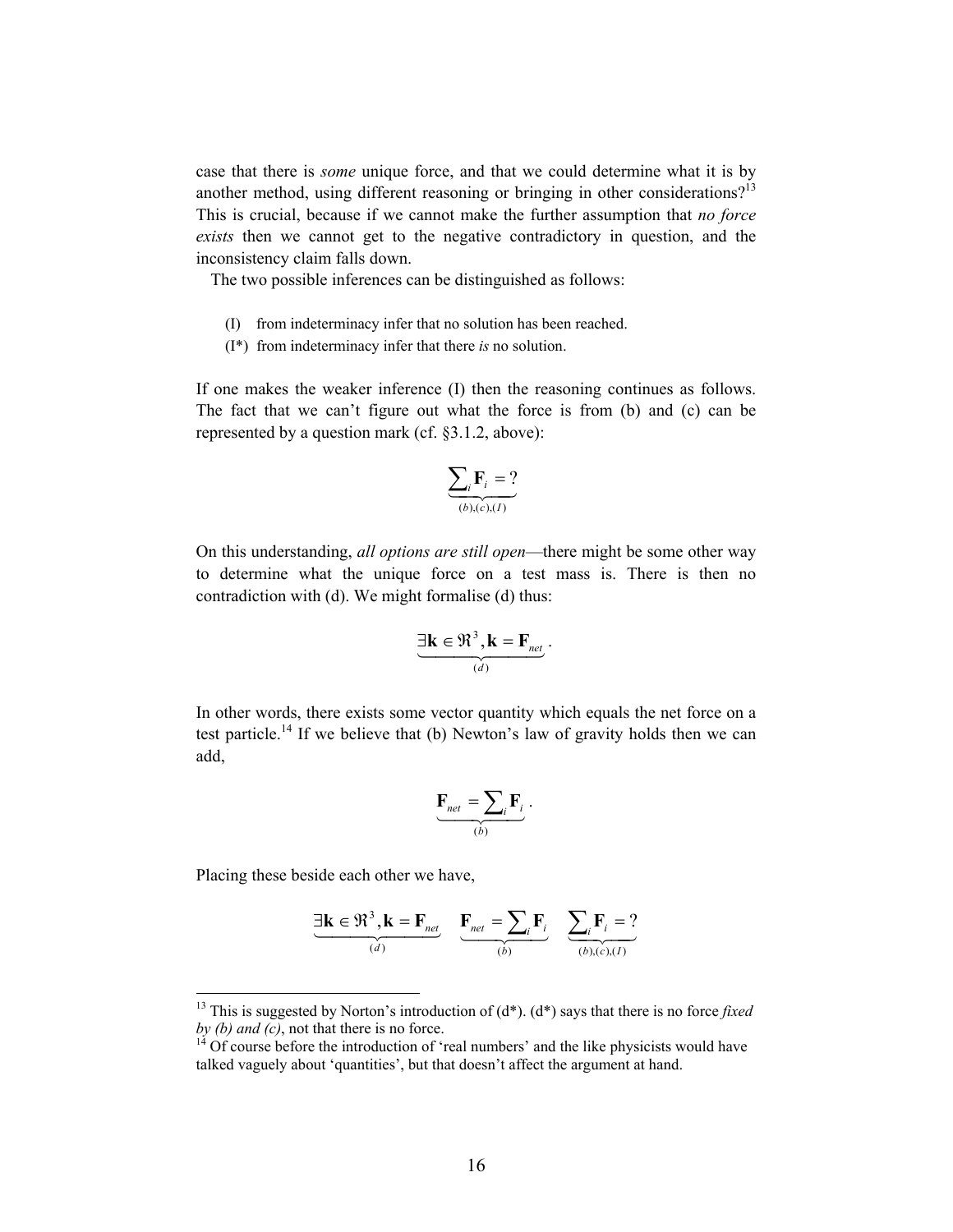Now, by substitutivity of identicals, we can fill in the question mark and write:

$$
\underbrace{\exists \mathbf{k} \in \mathfrak{R}^3, \mathbf{k} = \sum_i \mathbf{F}_i}_{(b),(c),(d)}
$$

There is no contradiction here. We couldn't find an answer to our indeterminate sum using (b) and (c), but there is *some* answer, yet to be discovered.

This is, of course, the wrong way to think about indeterminate sums. Not only do we *get* no answer when we are faced with an indeterminate sum, we find that there *is* no answer, there *cannot* be an answer, as stated by  $(I^*)$ .<sup>15</sup> As far as the sum of gravitational forces goes, this means that,

$$
\underbrace{\forall \mathbf{l} \in \mathfrak{R}^3, \sum_i \mathbf{F}_i \neq \mathbf{l}}_{(I^*)}.
$$

With this in place we really do have our contradiction. We now have the following three equalities:

$$
\underbrace{\exists \mathbf{k} \in \mathfrak{R}^3, \mathbf{k} = \mathbf{F}_{net}}_{(d)} \quad \underbrace{\mathbf{F}_{net} = \sum_{i} \mathbf{F}_{i}}_{(b)} \quad \underbrace{\forall \mathbf{l} \in \mathfrak{R}^3, \sum_{i} \mathbf{F}_{i} \neq \mathbf{l}}_{(b),(c),(I^*)}
$$

From the substitutivity of identicals we can then write,

$$
\exists k \in \mathfrak{R}^3, \forall l \in \mathfrak{R}^3, k \neq l
$$

To be logically rigorous, we could now perform existential and universal instantiation to reach the conclusion  $a \neq a$ . In other words it follows that some three-vector **a** is not equal to itself, a blatant contradiction.

Thus the inference we make when faced with an indeterminate sum decides whether we derive a contradiction or not. As we will see further in §4.2, the force of inference (I\*) can be easy to overlook, and has been overlooked by several authors both in the distant and recent past. Perhaps the most obvious temptation is to say that the indeterminacy result tells us that absolute forces in the universe *do not exist* (that our metaphysics is wrong).<sup>16</sup> But then it seems we must accept

<sup>15</sup> Cauchy wrote in 1821, '*a divergent series does not have a sum*'. However, in this paper I am assuming only that *alternating* divergent series do not have a sum. The reason is that, if we are talking *physics* (rather than mathematics) we cannot infer that a quantity which 'diverges to infinity' is equal to *nothing*. Infinity counts as 'something' here.

<sup>&</sup>lt;sup>16</sup> This is the conclusion of Norton's 1995 paper (see especially p.515).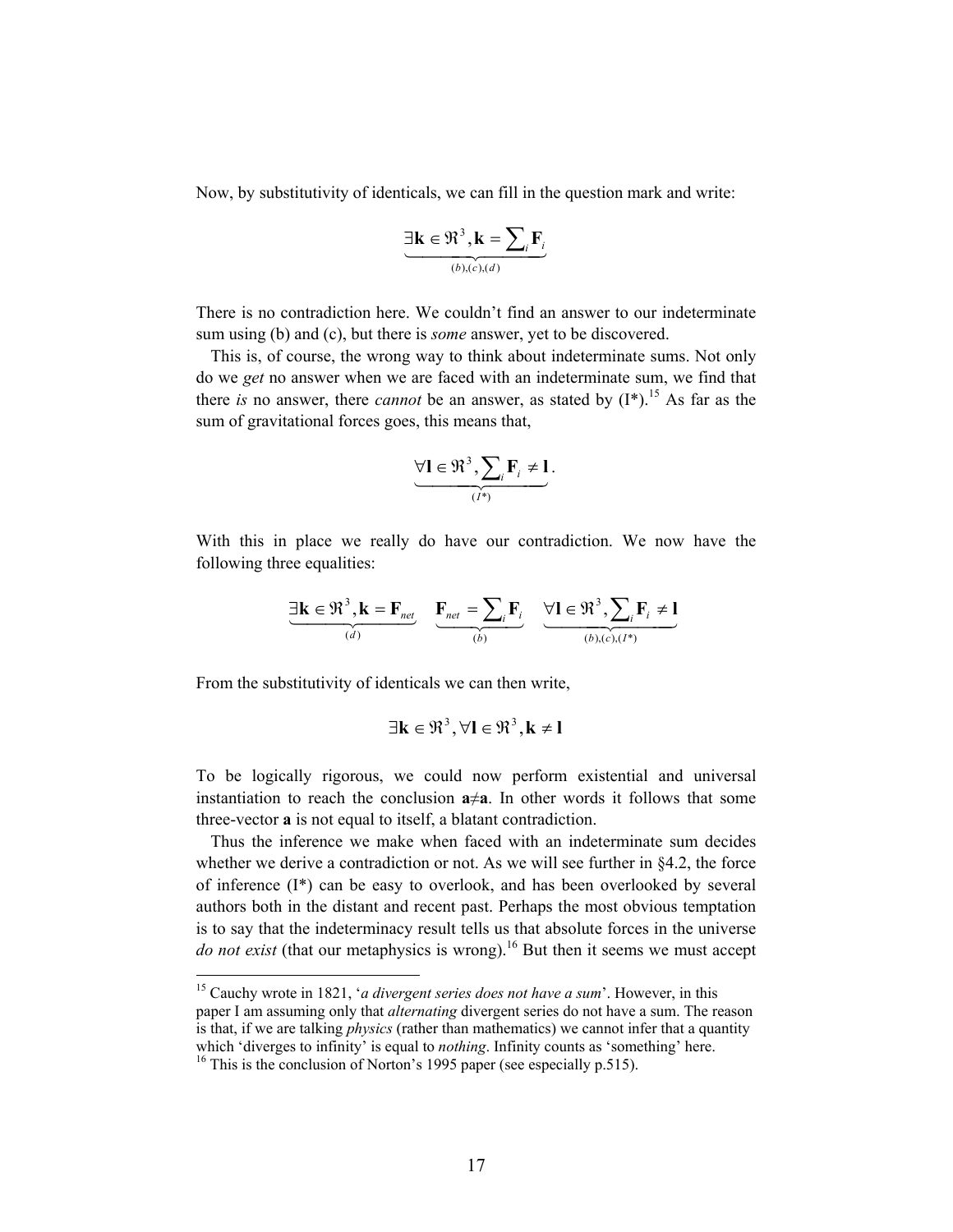that massive bodies *are not experiencing a force*. And if bodies are not experiencing a force, then we have an absence of force, for which we could surely write **F**=0. Indeterminacy of force would end up being just another way of saying that there is zero force. But then we would apparently have shown that indeterminate series like Grandi's do have a sum after all—they sum to zero! This in itself is a contradiction: indeterminate series do *not* sum to zero.

This follows from the assumption that absolute forces in the universe do not exist, but we can't infer that absolute forces in the universe *do* exist either, since this is also incompatible with an indeterminate force. But, drawing on bivalence, we can freely assume that absolute forces either *do* or *do not* exist in the universe—this is a tautology. Since the derivation of an *indeterminate* force **F** is incompatible with this tautology, we must infer that to derive an indeterminate force *is* to derive a contradiction. That contradiction is:

(C7) *It is not the case that* (absolute forces in the universe *do* exist or absolute forces in the universe do *not* exist)

From  $(C7)$  a contradiction 'A&~A' follows immediately, since the negation of a disjunction implies the negation of both disjuncts. So it would seem that our 'indeterminacy contradiction' (C5) is superfluous. One of the contradictories of (C5) is itself a contradiction (or at least implies a contradiction), so we don't need to add assumption (d) at all.<sup>17</sup>

So, in conclusion, the theory really is inconsistent in this way, since one can reach contradiction  $(C7)$  from (b) and (c). One can also reach contradiction  $(C5)$ from (b), (c) and (d). Including (d) in our assumption set makes the inconsistency even more obvious, and since (d) was clearly assumed by nearly everyone in the relevant period (C5) will be the more interesting contradiction when in §4 we ask 'Why weren't the inconsistencies noticed?'

### **3.2.2 …from summing the potential φ**

There is one final method of reasoning we have not yet considered, and there is something of a tradition of using it to demonstrate the failures of the theory. The gravitational potential at a point **r** due to a given mass  $m_i$  at  $r_i$  can be expressed thus:

$$
\phi_i(\mathbf{r}) = -G \frac{m_i}{|\mathbf{r}_i - \mathbf{r}|} \quad (*)
$$

 $17$  This shows Malament's suggested distinction (1995, p.489) between the theory being inconsistent and the theory being 'unacceptable *a priori*' (because of indeterminacy) to be no distinction at all. Indeterminacy *is* inconsistency.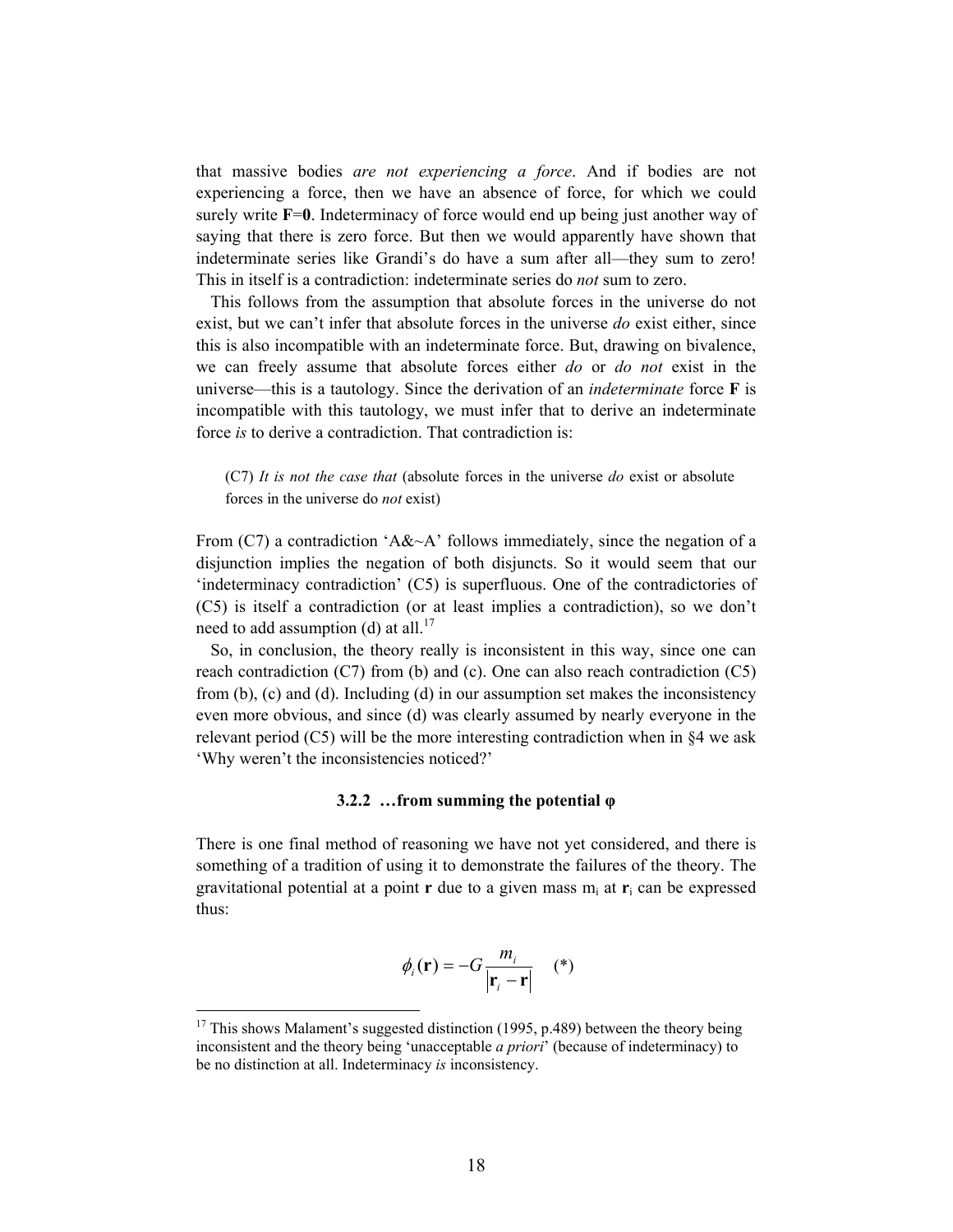The net gravitational potential at a point will then be  $\phi_{net}(\mathbf{r}) = \sum_i \phi_i(\mathbf{r})$ . This then gives rise to a new assumption about forces in the universe:

(e) The net force of gravity  $\mathbf{F}_{\text{net}}$  on a body  $m_t$  at **r** is given by  $\mathbf{F}_{net}(\mathbf{r}) = -m_t \nabla \phi_{net}(\mathbf{r})$ , where  $\varphi_{net}$  is achieved by summing the gravitational potential (\*).

But the problem with this method of reasoning is that the net gravitational potential is everywhere infinite: whereas the components of *force* on two opposite sides of a test mass, being vector quantities, cancel each other out (to one degree or another), the components of potential, being scalar quantities, accumulate. This time not only does the sum diverge to infinity, but it diverges to infinity relatively quickly because the potential is a 1/r relationship, whereas masses in the universe increase with  $r^2$ <sup>18</sup>

What should we conclude from the fact that the potential diverges to infinity at every point? As noted in §3.1.3, the potential is merely a mathematical tool, used to mediate between *physical* masses and forces. If there is trouble in an infinite potential, that should only be in the fact that the *physical* consequences are unpalatable. Now, as stated, to reach the force on a test mass  $m_t$  from the potential we need to take its gradient:  $\mathbf{F}(\mathbf{r}) = -m_r \nabla \phi(\mathbf{r})$ . But if  $\phi$  is infinite everywhere this operation isn't possible, because it is not defined for infinity. One cannot proceed to derive  $\mathbf{F}(\mathbf{r})=0$ , reasoning that  $\varphi(\mathbf{r})$  is everywhere *constant*. 'Constant' refers to numerical constancy, and infinity is not a number. Thus, I suggest, not only do we find that we don't know what **F** is in this case, we find that **F** is *indeterminate*. Thus summing the potential is consistent with summing the force directly using Newton's law of gravity (b), as in §3.2.1. So this is really just the same problem of indeterminacy in a different guise.

There have been several related discussions, but nowhere has the problem been identified with *indeterminacy*. Jaki (1969) writes of a 'gravitational version of Olbers' paradox' where in the latter case, in an infinite, homogeneous universe, the light from distant stars accumulates to give an infinite amount of light at any point.19 In the gravitational case Jaki (1979) writes,

An infinite universe of homogeneously distributed stars or galaxies cannot exist

 $18$  Cf. Norton 1999, p.273. Grandi's series arises in the context of Newtonian cosmology for the *force* because the force is a  $1/r^2$  relationship and masses in the universe increase with  $r^2$ , thus cancelling each other out.<br><sup>19</sup> Olbers, in 1823, derived that the light at any point in the universe would be equal to

 $k(1+1+1+1+\dots)$  for a given constant k (see Jaki 1969, p.134f.). Clearly this is not indeterminate: it diverges to infinity.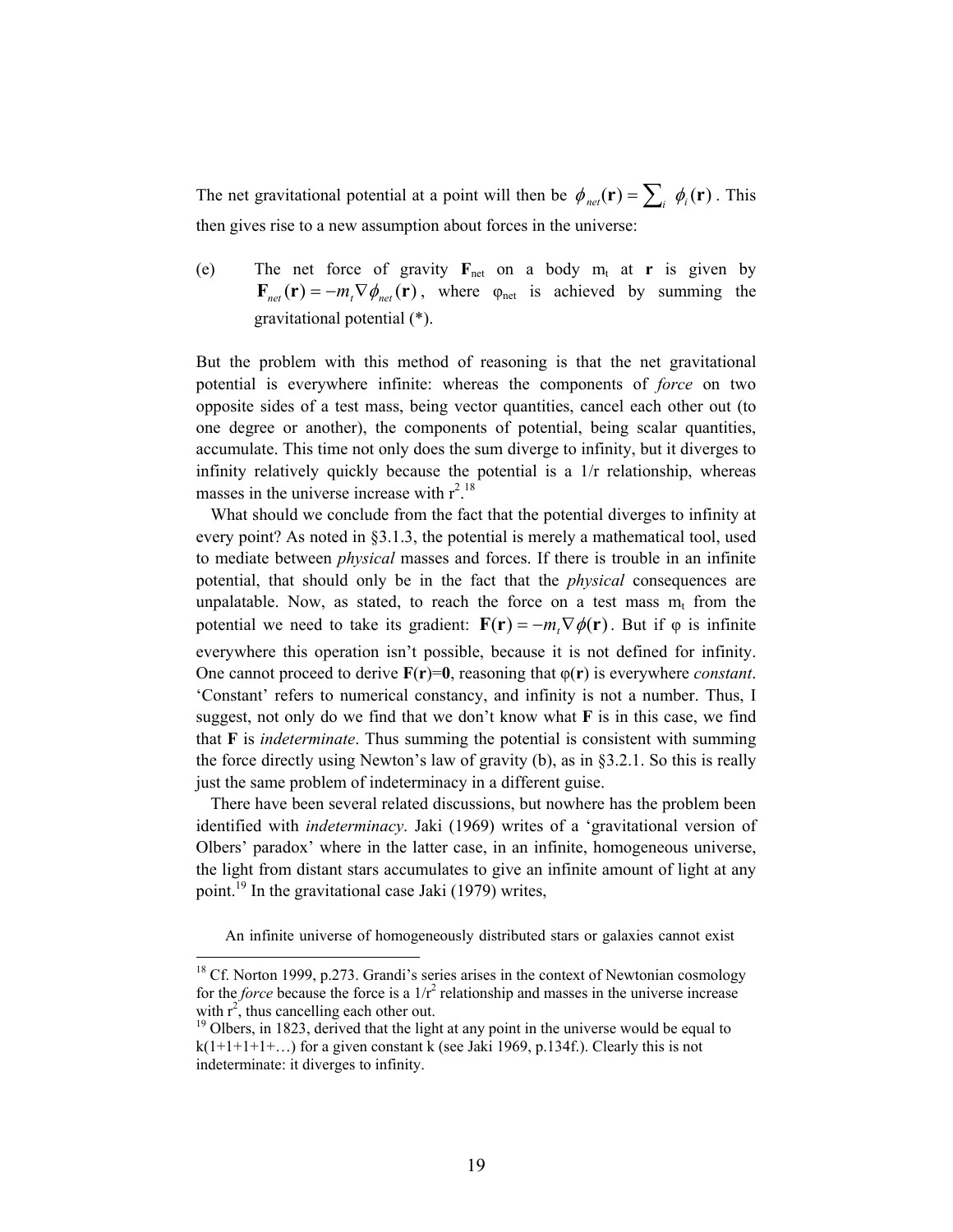because in such a universe the gravitational potential is infinite at any point. (p.121)

But unlike light the potential is a non-physical thing. Nowhere do we find a discussion of exactly *why* an infinite potential is impossible; nowhere is there a discussion of indeterminacy. And those whom Jaki draws on apparently think that the theory demands genuinely infinite *forces*. In particular, Jaki draws at length on Einstein (1917), who argues as follows:

According to the theory of Newton, the number of "lines of force" which come from infinity and terminate in a mass m is proportional to the mass m. If, on the average, the mass-density  $\rho_0$  is constant throughout the universe, then a sphere of volume *V* will enclose the average mass  $\rho_0 V$ . Thus the number of lines of force passing through the surface *F* of the sphere into its interior is proportional to  $\rho_0 V$ . For unit area of the surface of the sphere the number of lines of force which enters the sphere is thus proportional to  $\rho_0 \frac{F}{F}$ *V*  $\rho_0 \frac{1}{E}$  or to  $\rho_0$ R. Hence the intensity of the field at the surface would ultimately become infinite with increasing radius *R* of the sphere, which is impossible. (Einstein 1917, p.106)

This is worth quoting in full, because to my knowledge it has not yet been made clear that this reasoning is seriously incomplete. What does Einstein mean by the final words 'which is impossible'? Rather than focusing on the potential  $\varphi$  he is here focused on the force field **f**, the force per unit volume at a point. It is certainly true that, in our infinite universe, there will be an infinite *component* of **f** in a given direction, but what is so impossible about this? The impossibility only comes when we consider the combined effect of all such infinite components and find that the result is indeterminate, as in §3.2.1, above. The impossibility does not lie simply in the absurdity of an 'infinite force field', as Einstein suggests.

The supposition that it is possible to derive infinite forces is not unique to Einstein. Seeliger, who finally shed light on the problems with Newtonian cosmology in 1895, supposes that there are infinite forces in a follow-up paper of 1896. He writes, 'It follows from potential theory that there must be in the *universe unlimited (infinitely) great accelerations*.' (cited in Norton 1999, p.279, emphasis in original). But this simply isn't the case. Once again, all that is shown is that there will be an infinite *component* of force in a given direction, or that the *potential* will sum to infinity. Kelvin is similarly unclear in 1901 (see Norton 1999, p.285).

In summary, we *do* get a contradiction here from summing the potential, and it is once again the indeterminacy contradiction (C5). This time we reach the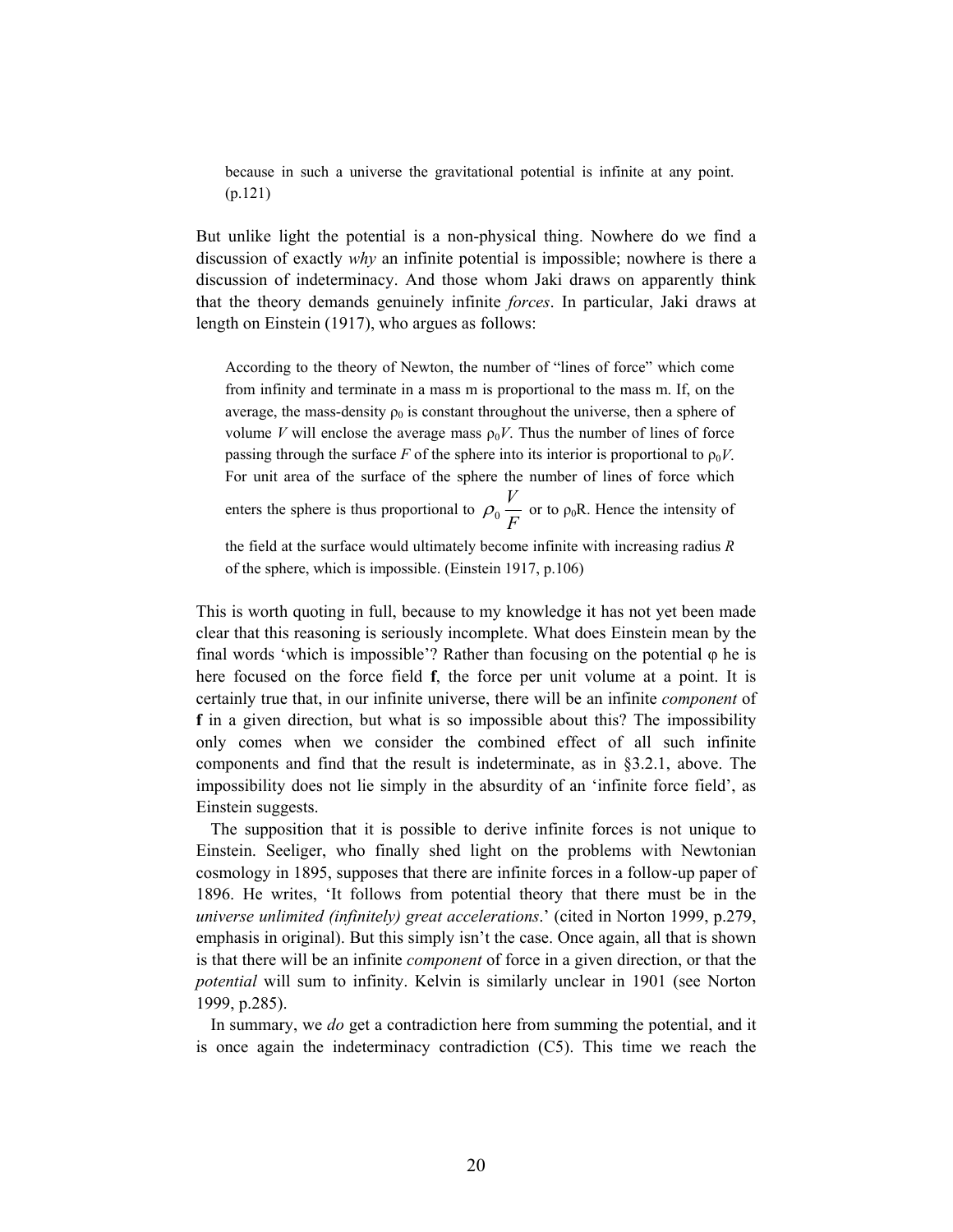conclusion because the gradient of a scalar field which is everywhere infinite is indeterminate just as the sum of an alternating divergent series is indeterminate. So what we have here is not a 'qualitatively different' type of problem, as Norton claims (1999, p.279), but just a different way of reaching the same conclusion.

## **3.2.3 …using Poisson's equation**

Norton claims that the indeterminacy contradiction (C5) also follows from applying Poisson's equation:

The addition of the potential φ and Poisson equation does not materially affect the indeterminacy contradiction of Newtonian cosmology. There are as many canonical solutions as there are choices for  $r_0$ . Each distinct choice of  $r_0$  leads to a different force on the test body. (1995, p.514)

So Norton is claiming that indeterminacy follows from the fact that, depending on how we pick the constant of integration, we get a different result for the force. So no unique force follows from the theory, just as no unique force followed when we had an infinite sum in §3.2.1. But here as before we need to make a distinction between no unique force *following from the theory* and there being no unique force *at all*. In §3.2.1 this was expressed as two 'strengths of inference' (I) and (I\*). With Poisson's formulation we get an analogous pair of inferences:

- (II) From an unknown constant of integration infer that the theory provides no unique solution.
- (II\*) From an unknown constant of integration infer that there *is* no unique solution.

But this time only the *weaker* inference (II) is legitimate. This is because the *reason why* one cannot infer two contradictory forces is different. Recall that in §3.1.1 we couldn't infer two contradictory forces because there *cannot be* a solution to an indeterminate sum. But in  $\S 3.1.2$  we couldn't infer contradictory forces because, although there certainly *can* be a solution to an equation with an unknown constant, the theory couldn't tell us what it was. Since we cannot make the stronger inference we cannot reach the contradictory in question and, *contra* Norton, there is no indeterminacy contradiction here.

However, when we consider the relationship between Poisson's equation (b') and Newton's law of gravitation (b) we *do* find a conflict. Malament (1995, p.491, fn.6) claims (b') is actually a generalisation of (b) because when the infinite sum in question converges (b) and (b') agree, whereas (b') can also be applied when the sum *doesn't* converge. He writes,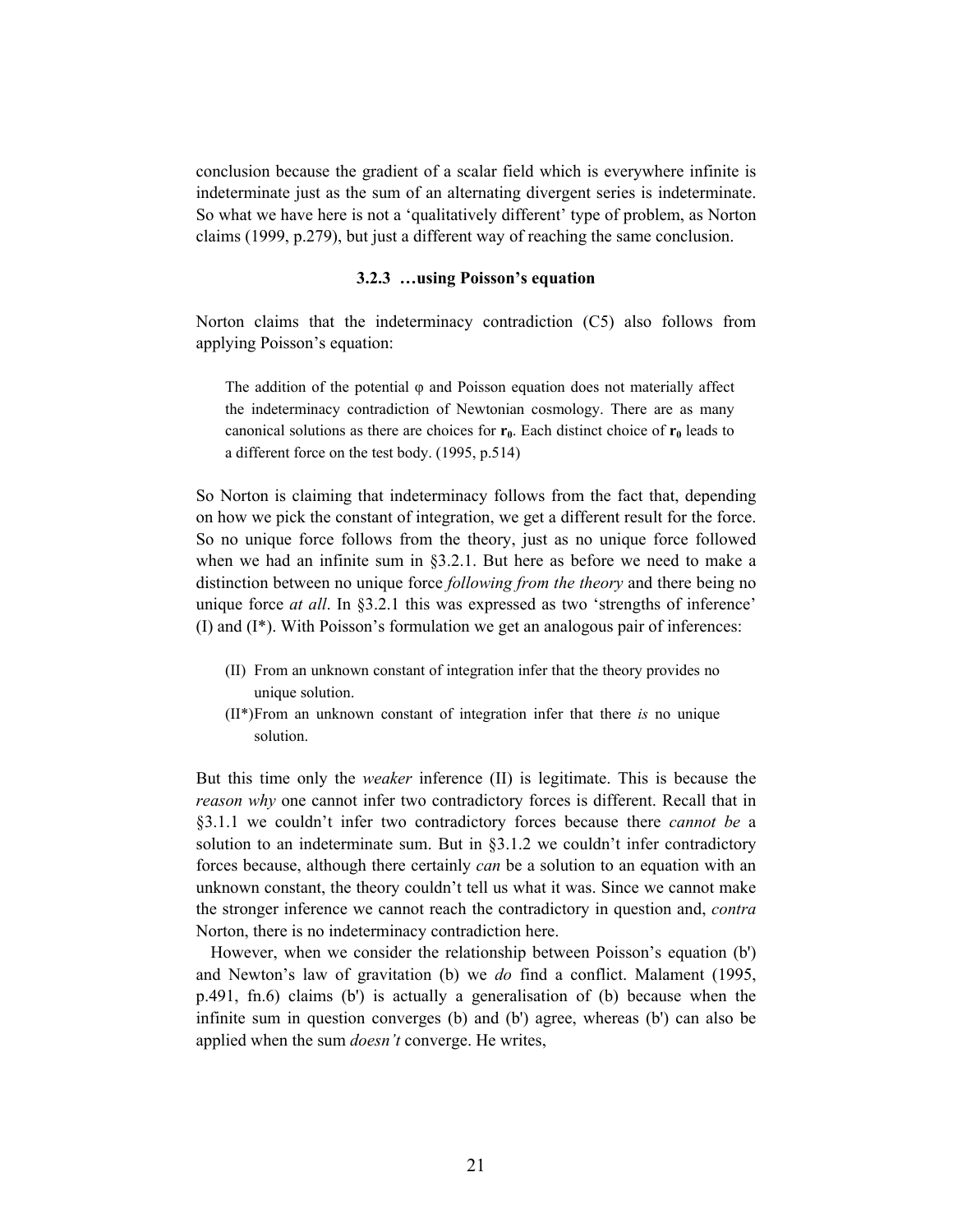There is a clear sense in which it  $[(b')]$  is a generalization, with a wider domain of application… The "integral" formulation [using (b)] is not applicable to cosmological contexts of the sort we have considered. (pp. 491 and 508)

But why *can't* (b) also be applied when the sum does not converge? To say that it cannot seems to be to pick and choose which parts of a theory you apply depending on whether you run into a problem. On this understanding any inconsistent theory is made consistent by claiming that certain machinery does not apply in certain circumstances, wherever there is an undesirable result. But if we eschew this 'toolbox' construal of Newtonian cosmology and consider it instead as a candidate for the explanatory truth of the world then such picking and choosing is illegitimate. One *can* apply (b) to an infinite homogeneous universe, and one infers that the force is indeterminate. But, as already seen in §3.1.2, using Poisson's equation instead we can move from  $\nabla^2 \phi(\mathbf{r}) = 4\pi G \rho$  to

$$
\phi(\mathbf{r}) = \frac{2}{3}\pi G\rho |\mathbf{r} - \mathbf{r}_0|^2,
$$

where  $r_0$  *must* be some real number (it cannot be indeterminate since then it would not be a solution to Poisson's equation). And from here, using **, since one has a determinate potential one has a determinate** force. So what we really find here is *not* that Newtonian cosmology with (b') is a generalisation of Newtonian cosmology with (b), but that the two give us contradictory results. From (b), (b') and (c) we can infer the indeterminacy contradiction (C5), where this time the determinacy of the force follows from (b').

## **4 Why weren't the inconsistencies noticed?**

In all this we find four notable inconsistencies:

- (I1) C2 follows from (b') and (c).  $(\S 3.1.3)$
- (I2) C5 follows from (b), (c) and (d).  $(\$3.2.1)$
- (I3) C5 follows from (e), (c) and (d).  $(\S 3.2.2)$
- (I4) C5 follows from (b), (b') and (c).  $(\S 3.2.3)$

In a sense, then, Newtonian cosmology was riddled with inconsistency. Further, the assumptions in question are clearly relevant to the real history of science to *some* degree or another. This paper is not the place for a detailed history, but Jaki's history of Olbers' paradox (Jaki 1969) is a good place to start. Each of the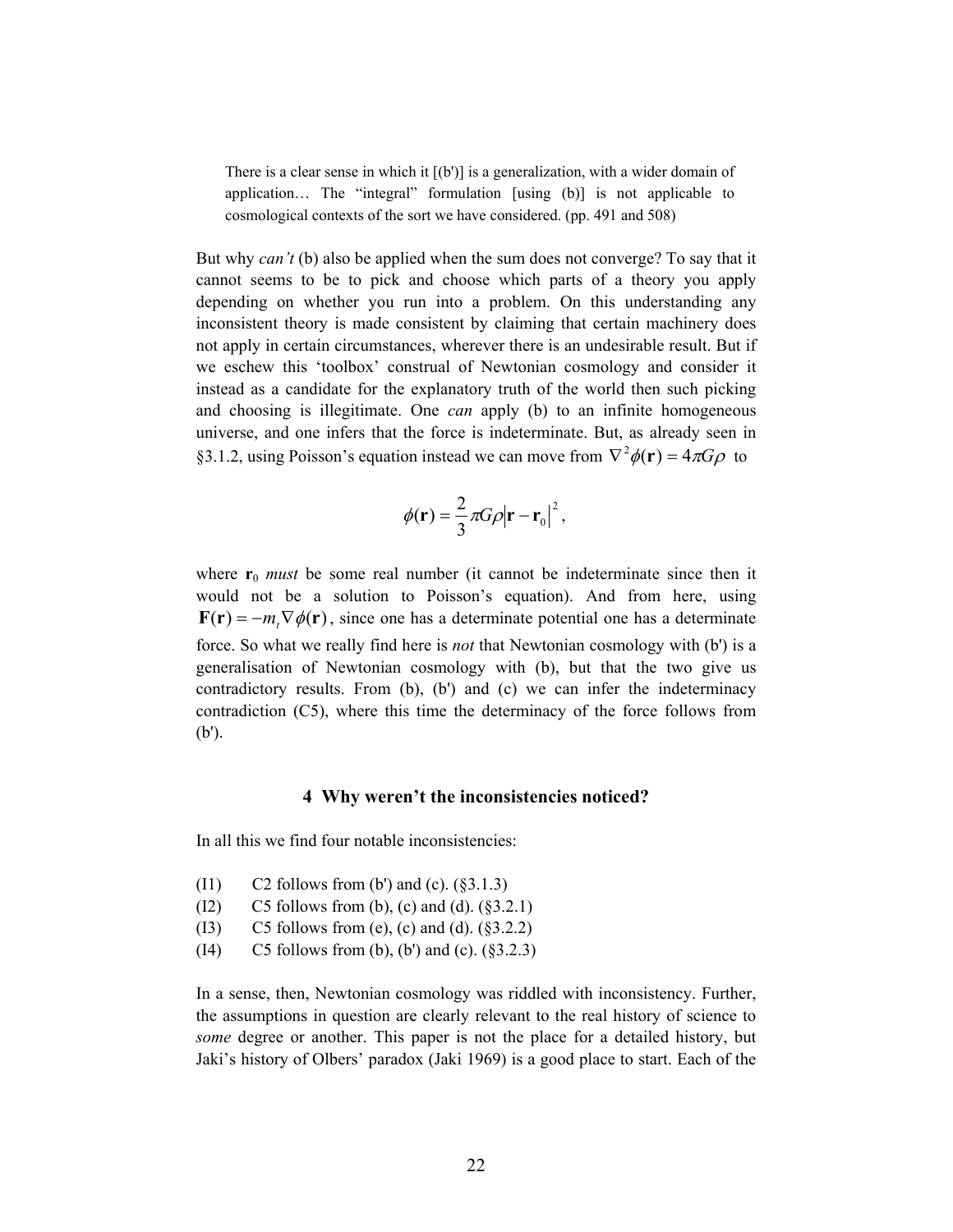assumptions in question enjoyed serious commitment for the relevant periods in between the years 1700 and 1900, and most were widely regarded as obvious truths.20

Thus the question of why the inconsistencies remained hidden for so long is more important than ever. This brings us back to questions (i) and (ii) introduced in §1:

- (i) What was it about the *scientific community* which prevented the inconsistencies from being noticed?
- (ii) What was it about the *science* which prevented the inconsistencies from being noticed?

In particular the content of the present paper enables us to provide an answer to question (ii). In addition, in §4.1, some relevant features of the scientific community are introduced to provide the beginnings of an answer to question (i).

# **4.1 Because the right question wasn't asked**

There are a multitude of reasons why the question which leads to the inconsistencies wasn't asked. The above analysis highlights one reason in particular: the relevant question is actually rather obscure. This is made obvious by the contradiction of forces (C2) of §3.1.3. We are not asking what the *actual* force on a given body is: to answer this one would need to know, absurdly, the positions and masses of an infinite number of bodies. Rather, our question (Q) needs to be changed to,

(Q') What is the *average* net gravitational force a test body would experience over all points of an arbitrary region of the universe *R* of a given volume *V* large enough so that the universe is homogeneous at that scale?

This could also be framed in terms of the force field **f**, as per Malament (§3.1.3), but still we would not get away from the complications of averaging. And, complications aside, it isn't immediately clear why this question is an interesting one, *except* that answering it in two different ways leads to inconsistency.

So *even if* relevant individuals had been asking pertinent cosmological

<sup>20</sup> Perhaps this is less obvious regarding assumption (c), and there *were* some who doubted both the infinitude of the universe and its homogeneity, but the majority were convinced. For example, Bertrand Russell was convinced enough to write in 1897 that the infinitude and homogeneity of the universe, far from being working hypotheses (say), were scientific principles 'established forever' (as Jaki (1969, pp.184 and 220) puts it).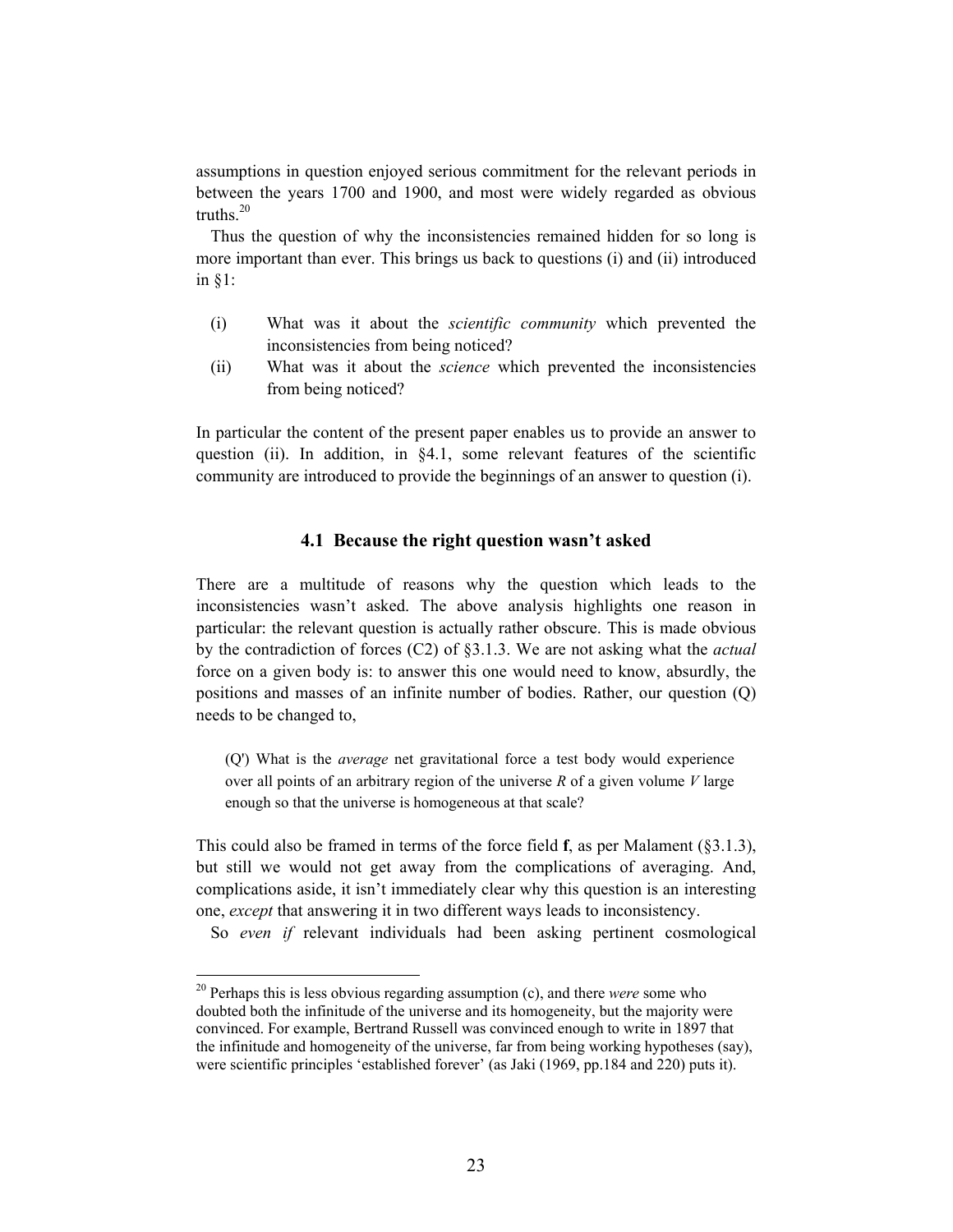questions there is some reason to suppose that the question at issue wouldn't have been asked. But the fact is that, particularly in the  $19<sup>th</sup>$  century, the relevant individuals weren't asking cosmological questions *at all*. Merleau-Ponty (1977, p.283) refers to 'the disappearance of cosmological science as such in the nineteenth century, that is, the investigation of the properties of the Universe considered in its totality—until its surprising revival in the twentieth century.' It is this 'revival' which explains the title of his book of 1976 (co-written with Morando): *The Rebirth of Cosmology*. Therein he goes as far as to say that, in the  $19<sup>th</sup>$  century, 'cosmology itself no longer existed' (p.66).

This is a remarkable claim, since there was certainly much work in astronomy and celestial mechanics during this period. But, regarding the former, 'in the course of the  $[19<sup>th</sup>]$  century astronomers were discussing the nature and internal structure of individual nebulae rather than the wider cosmological problem.' (North 1965, p.16. Cf. Jaki 1979, p.117 and Merleau-Ponty 1977, p.291). Similarly those working in celestial mechanics, such as Poisson himself, avoided cosmology entirely. For example Laplace, one of the founding fathers of celestial mechanics and active in the late  $18<sup>th</sup>$  and early  $19<sup>th</sup>$  centuries, never made even a single conjecture as to the structure of the universe as a whole (Merleau-Ponty 1977, p.283; Jaki 1969, p.98). And later in the  $19<sup>th</sup>$  century, as Jaki puts it, 'The silence of Urbain J. J. Leverrier, the most celebrated French astronomer of those times… illustrated the typical aversion to cosmological problems on the part of most skilful experts on celestial mechanics.' (1969, p.157).

In the light of such facts we may consider afresh the question 'Was Newtonian cosmology inconsistent?' In the  $19<sup>th</sup>$  century the answer should really be neither 'yes' nor 'no'; rather there is a mistake in the question, since Newtonian cosmology did not *exist* in this period in any meaningful sense. In the terms of §2, above, we may say that the relevant assumptions were not brought together scientifically because cosmological questions were not being asked which would have *required* them to be brought together. This is of course especially relevant to inconsistencies (I1) and (I4), since they both draw on Poisson's equation which was only introduced in 1813. And (I3), which depends on potential theory, is similarly mainly relevant to the  $19<sup>th</sup>$  century (recall that Laplace introduced the potential in the 1770s).

# **4.2 Because of confusion about non-convergent series**

Before the  $19<sup>th</sup>$  century there is more interest in questions of cosmology, but before the  $19<sup>th</sup>$  century is before Cauchy. Since inconsistencies (I2), (I3) and (I4) lead to the indeterminacy contradiction (C5), appreciating them depends on making the right inference when faced with a non-convergent series. Thus there is some reason to suppose that a lack of understanding of the relevant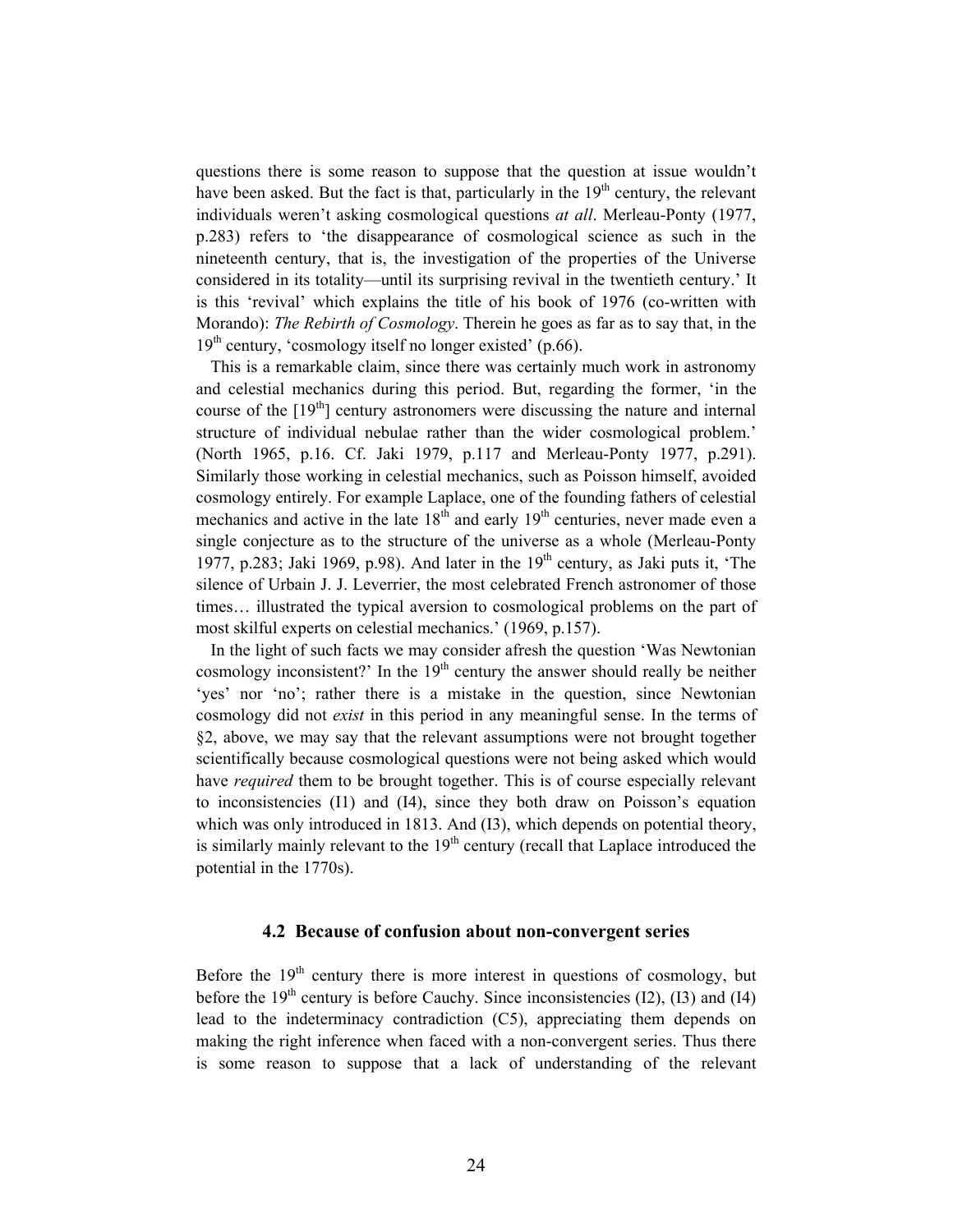mathematics contributed to the inconsistency going unnoticed. In general terms we may say that one of the inferences necessary for the derivation of the contradiction was a peculiar type of inference, alien to the relevant individuals. More specifically, I will provide some evidence in this section that certain individuals made inference (I) rather than inference  $(I^*)$ , as introduced in §3.2.1, and repeated here for convenience:

- (I) from indeterminacy infer that no solution has been reached.
- (I\*) from indeterminacy infer that there *is* no solution.

This will also constitute my preferred explanation of the attitudes of those—Isaac Newton and Svante Arrhenius—who favour what Norton calls the 'no-solution needed' solution to the inconsistency. He characterises their attitude as follows:

They are aware of the inconsistency but ignore the possibility of deriving results that contradict those that seem appropriate… At first glance, it would seem that the physical theorists avoid logical anarchy by the simple expedient of ignoring it! (2002, p.191)

Instead I claim that they *weren't* aware of the inconsistency after all, because they only made inference (I)—'no solution reached'—and not (I\*)—'no solution possible'. To decide between Norton's claims and my own a look at the primary evidence is required.

First to Newton. Was he aware of the inconsistency and chose just to ignore it, as Norton claims? In fact, although Norton does describe Newton as subscribing to a 'no-solution solution' in his 2002 paper, in his historically focused 1999 paper he suggests instead that Newton *wasn't* aware of the inconsistency. When the theologian Richard Bentley pressed Newton on the gravitational consequences of an infinite universe in 1692, Newton referred to how mathematicians handle infinities in terms of limits and convergence. Thus Norton concludes,

Having recalled for us that there are perfectly good methods of comparing infinites by means of limits, Newton seemed not to have applied them himself to the problem at hand… It is hard to understand how Newton could make such a mistake. His mathematical and geometric powers are legendary. Perhaps Newton was so sure of his incorrect result from the symmetry considerations that he did not deem it worthwhile the few moments reflection needed to see through to a final result. (1999, p.290f.)

This story goes against the 'no-solution solution' as described in his 2002 paper. He further writes that Newton 'would surely have noticed' that there was an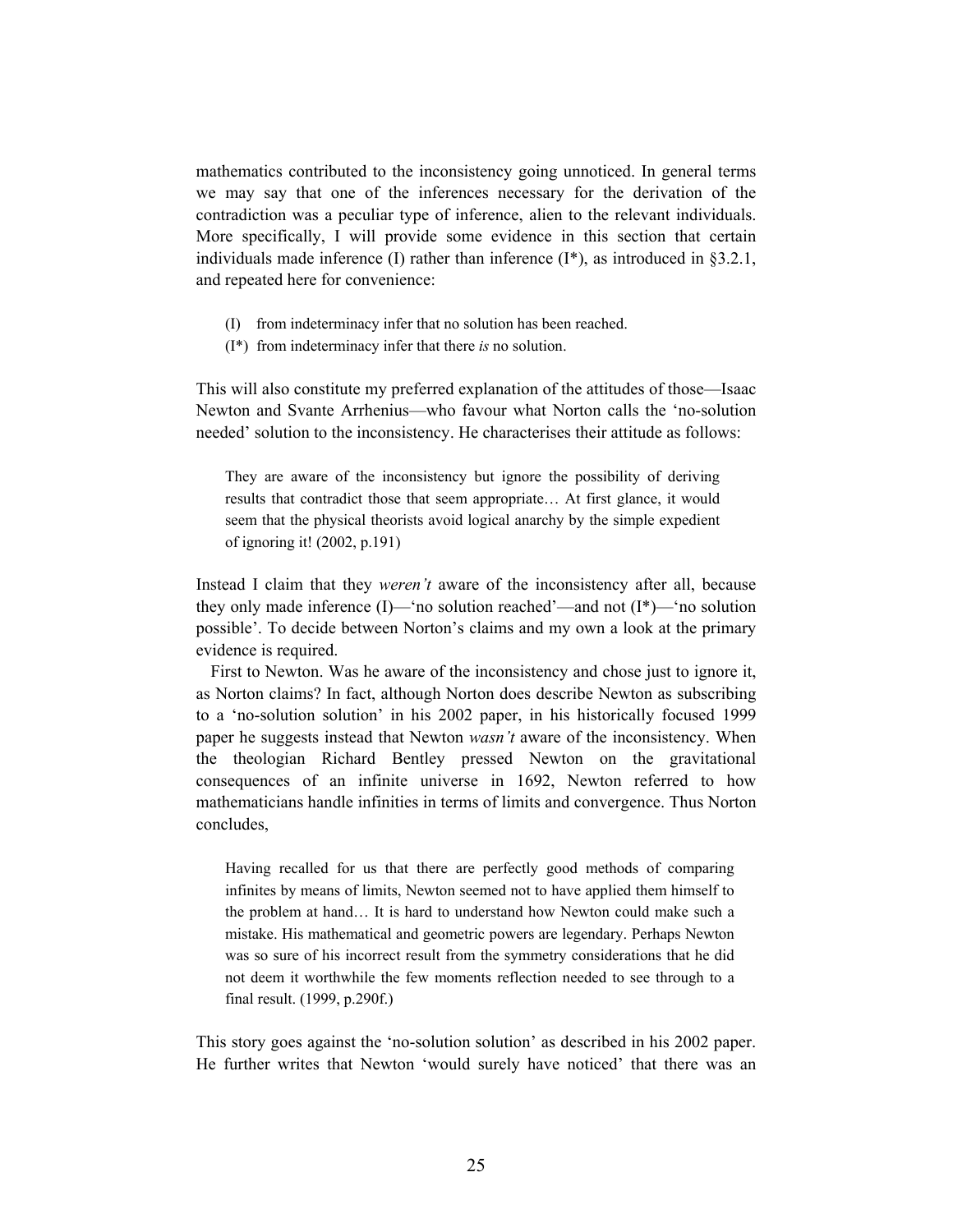inconsistency if only he had applied the relevant mathematics. So it is *not* the case, then, that Newton noticed the inconsistency but chose to ignore it, as per the 'no-solution solution'.

This suggests that we read Norton in another way. In sum he appears to be saying that *either* (i) Newton didn't apply the relevant mathematics and so didn't notice the indeterminacy, or (ii)—the 'no-solution solution'—Newton *did* apply the relevant mathematics, noticed the indeterminacy, and chose to ignore it. Neither of these is particularly plausible.

This paper can offer an alternative explanation. The fact that Newton is clear on how to handle *converging* infinite series is actually irrelevant insofar as Newtonian cosmology is concerned. The relevant series is infinite and *diverging*, so Newton *couldn't* have applied the methods of limits to the problem at hand (as Norton suggests). And in fact Newton's grasp on divergent series, and alternating divergent series in particular, was not good. In his most in-depth writings on infinite series<sup>21</sup>—an unpublished essay from 1684 entitled 'On the computation of series'—Newton blatantly overlooks the fact that a divergent alternating series has no sum. Following one particular passage Whiteside's annotation reads,

He has, however, ignored the unpleasant fact that no unique sum is assignable to a divergent alternating series. (Newton 1971, p.611)

I take it that Whiteside is using the word 'ignore' in a loose sense here, and doesn't mean to suggest that Newton saw the correct conclusion but decided to ignore it. Newton was not in the habit of ignoring what he knew to be correct conclusions.

In sum, then, a 'third way' seems a more plausible explanation of Newton's attitude than either of Norton's suggestions. This is to suppose that Newton *did* make the calculation in question, but upon coming across an alternating, divergent series made inference (I)—no solution reached—rather than inference (I\*)—no solution possible. Since he *found* no solution, but didn't conclude that there *was* no solution, he tried a different tack. As Norton notes, 'symmetry considerations' guided him, and he concluded that the average net force must be zero (as per  $\S 3.1.3$ , above).<sup>22</sup> The infinities must balance after all, although apparently mathematics isn't up to the task of showing us this.

To give a second example, Norton writes that Arrhenius 'laid out a clear statement of the 'no-solution solution'.' Arrhenius wrote in 1909,

[I]t is very much understandable that Seeliger's argumentation is frequently construed as conflicting with the infinity of the world. *This, however, is not true.*

<sup>&</sup>lt;sup>21</sup> See Whiteside's annotation in Newton 1981, p.267.

 $22$  Jaki (1969, pp.60-65) gives a nice discussion.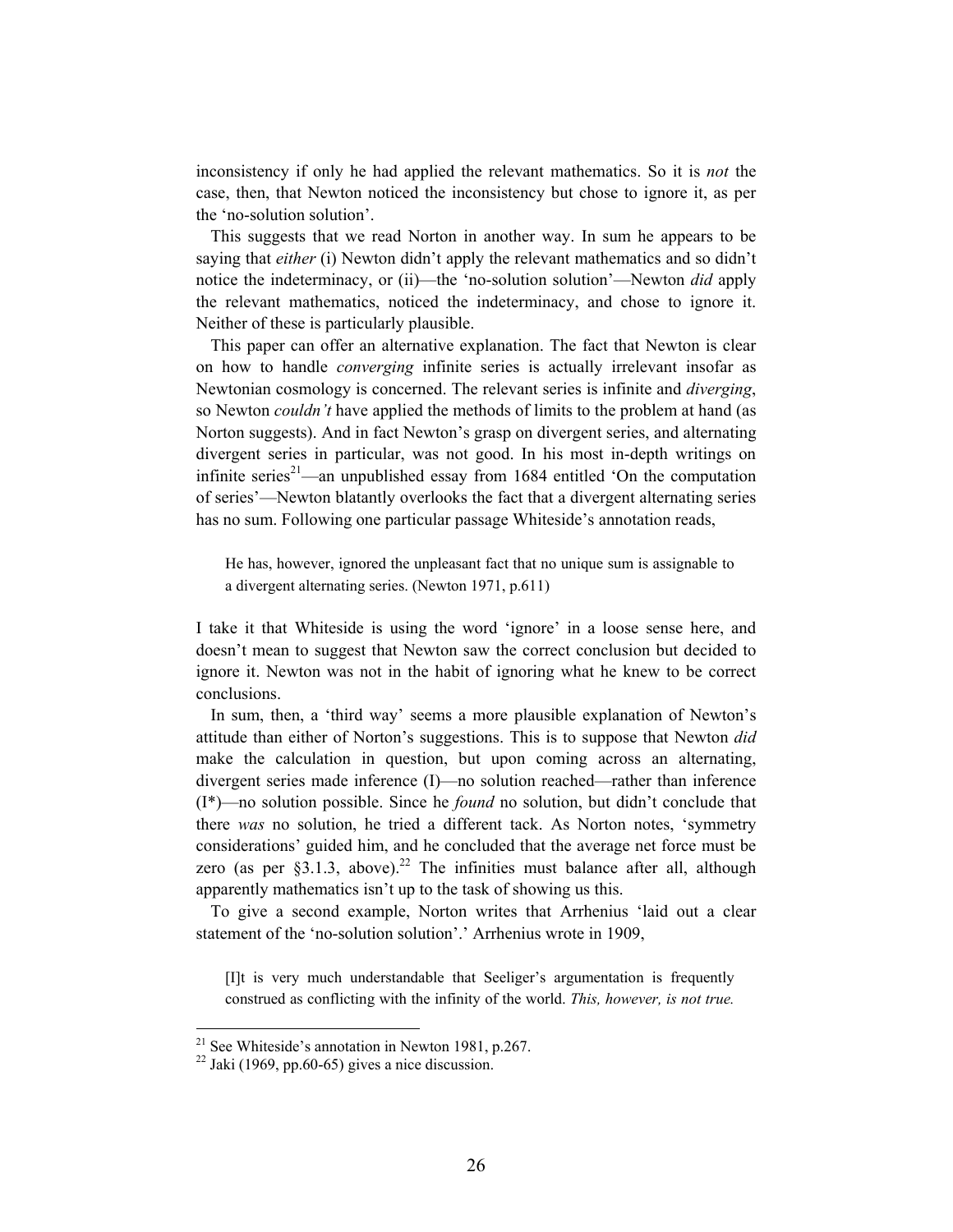The difficulty lies in that the attraction of a body surrounded by infinitely many bodies is undetermined according to Seeliger's way of calculation and can take on all possible values. This, however, only proves that one *cannot* carry out the calculation by this method. (cited in Norton 1999, p.291, emphasis added)

Certainly Arrhenius did *not* think that there was an inconsistency, as Norton suggests. The confusion here seems to rest with what Arrhenius means by 'cannot'. As Norton interprets it, when Arrhenius says that 'one cannot carry out the calculation by this method' he means that, although mathematically sound, one must *avoid* that method of calculation because it leads to contradiction. This, however, leaves inexplicable why Arrhenius thinks there is no conflict. Things make more sense if we read 'one cannot carry out the calculation by this method' more literally. Arrhenius means that one just doesn't get an answer that way— 'one does not *reach a solution* be this method'—because the sum in question is indeterminate. But this means that there still may *be* an answer, and he suggests zero (based, again, on symmetry considerations). His mistake is in not making as strong an inference as he ought to make when faced with non-convergence (he makes inference (I) instead of  $(I^*)$ ). This is a mistake, but it is not the mistake Norton takes it to be.

Even as late as 1954 Layzer, criticizing Milne and McCrea's neo-Newtonian cosmology of the 1930s, made this same oversight and claimed that we should infer that **F**=**0** everywhere (Layzer 1954, p.269). McCrea put things straight the following year:

[I]f the gravitational force is to be defined in the present manner, then *it does not exist* in the case of uniform density. Accordingly, nothing further can be inferred about this case. In particular, we may not proceed to argue, as Layzer does, that the force must be the same at every point, and thence that it must be zero. For, in order to prove that a force takes *any* value, in particular the value zero, the force has to exist in the mathematical sense. (1955, p.273, emphasis added)

What he surely means by the final remark is that, if the force really is equal to an indeterminate sum, then it can take *no* value, including zero.

Still other authors who clearly do understand non-convergence very well aren't sufficiently careful with their words to make the distinction between the force being zero (it is determined) and the force not existing (it isn't determined). Even parts of Malament (1995) are unclear on this point. In his criticism of Norton (1993) he writes,

The integral I is not convergent, and so it is *not* the case that  $I = I_1 + I_2 + I_3 + ...$ [...] Newtonian theory ... makes no determination [of gravitational force] at all. (p.491, original emphasis)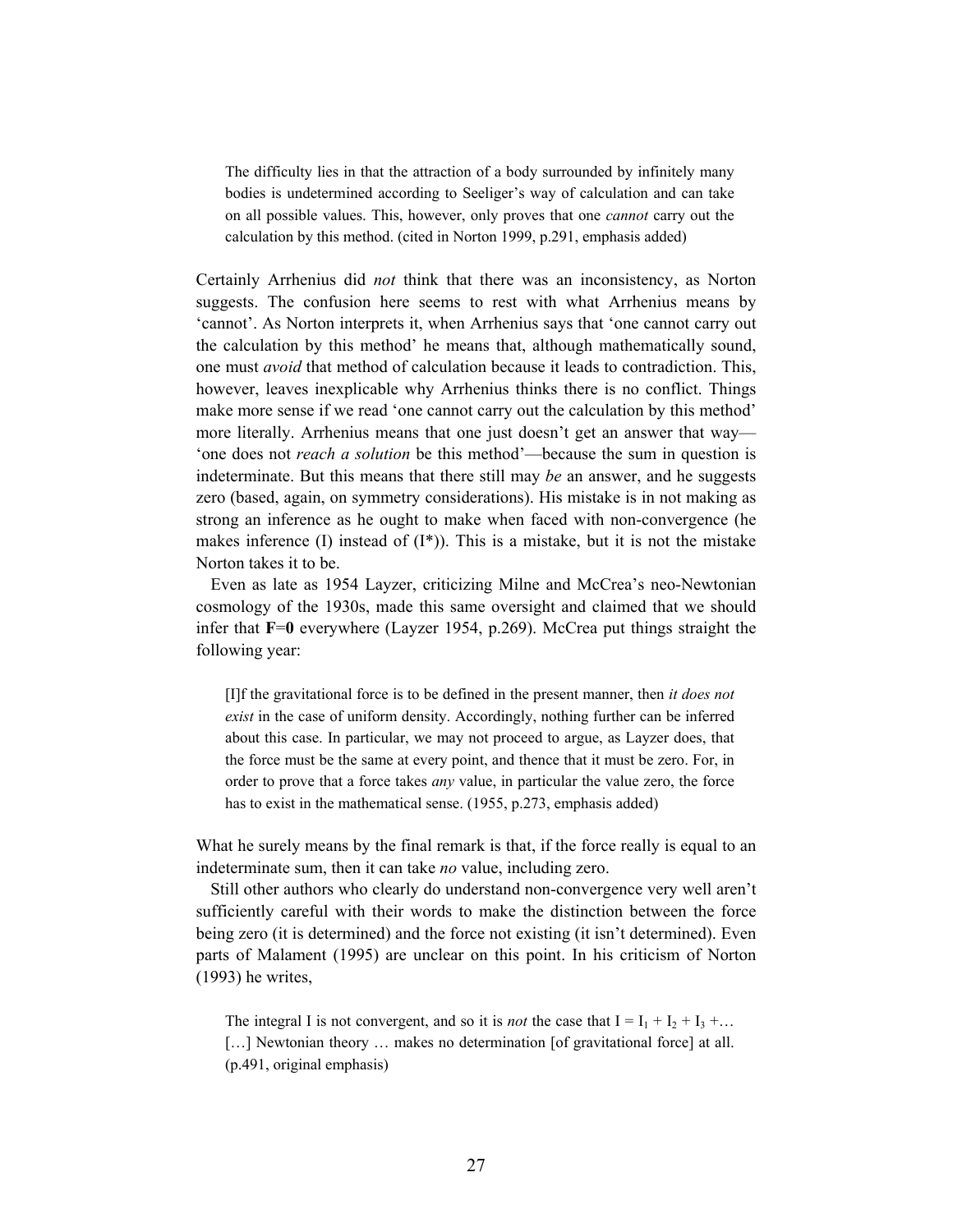Here we have two clear statements of the *weaker* of our two inferences (I). The stronger inference (I\*) would state not only that Malament's integral 'I' is not equal to  $I_1 + I_2 + I_3 + ...$  but that it is equal to *no quantity whatsoever*. And it would state not only that Newtonian theory *makes no determination* of the net gravitational force, but that Newtonian theory states that the net gravitational force cannot *be* any quantity. Compare this with §3.1.2, where Poisson's equation makes no determination of the net gravitational force (because we are left with unknown constants of integration), but nevertheless demands that it is *some* quantity.<sup>23</sup>

This subtle confusion between no force being *found* and no force being *possible* (even zero) is just the tip of the iceberg when it comes to confusion about divergent series in the relevant period, especially in the  $18<sup>th</sup>$  century. Euler and others set the sums of divergent series equal to certain quantities right through the  $18<sup>th</sup>$  century, and were able to reach startling *correct* conclusions by manipulating them (see Hardy 1949, ch.1). That is, setting divergent summations equal to certain values proved to be extremely fruitful. In addition, as Hardy explains, 'there is only one sum which it is 'reasonable' to assign to a divergent series: thus all 'natural' calculation with the series  $[1-1+1-1+ \dots]$  seems to point to the conclusion that its sum should be taken to be  $\frac{1}{2}$  (Ibid., p.6). Apart from the fact that  $\frac{1}{2}$  is the mean of 1 and 0, there were some very persuasive reasons to set Grandi's series equal to ½. For example if we set

$$
S = 1 - 1 + 1 - 1 + 1 - 1 + \dots
$$

then we might conclude that,

 $\overline{a}$ 

$$
1-S = 1-(1-1+1-1+1-...)=1-1+1-1+1-...=S.
$$

This would mean that  $1=2S$ , or that  $S=1/2$ . Another method was to consider the binomial expansion (discovered by Newton in the 1660s),

$$
\frac{1}{1+x} = 1 - x + x^2 - x^3 + \dots
$$

This was known to converge for all x such that  $0 \le x \le 1$ . But if it holds for all such x then in the limit at x goes to 1 we find that,

 $23$  Further, Malament's statement that Newton's law of gravitation is 'not applicable' when the series in question doesn't converge (see §3.2.3, above) also suggests the weaker inference (I). And recall also Norton's introduction of assumption (d\*), rather than (d), which strongly suggests the same.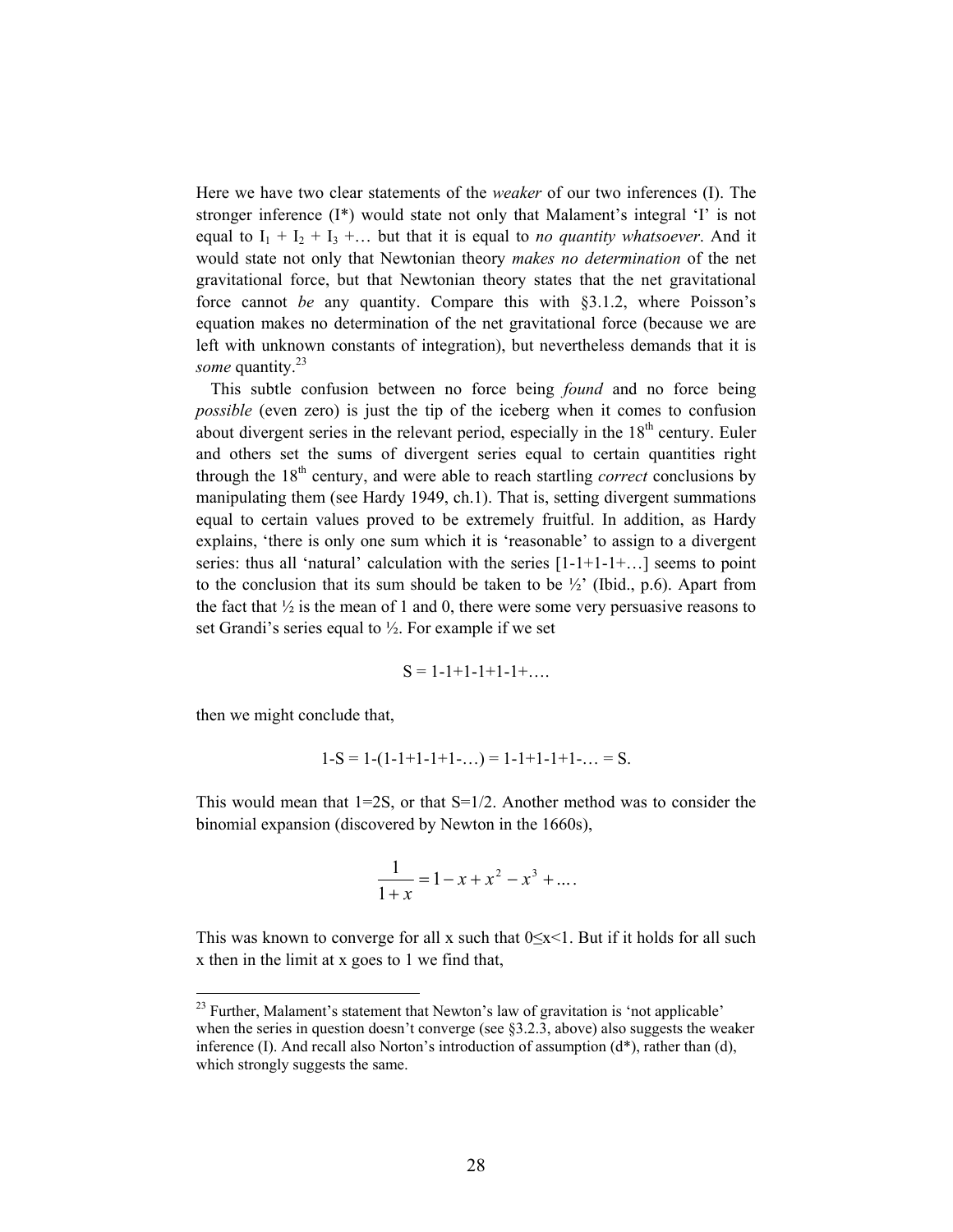$$
\frac{1}{2} = 1 - 1 + 1 - 1 + \dots
$$

This latter method had already been recommended by Leibniz and was still popular one hundred years later, in the early  $19<sup>th</sup>$  century. Poisson himself favoured this reasoning, despite living in the time of Cauchy's groundbreaking *Cours d'Analyse* of 1821, and he 'retained this staple component of his analysis throughout his life' (Grattan-Guinness 1970, p.88; see also Laugwitz 1989, p.218ff.). In fact, Grattan-Guinness claims that when Cauchy wrote in italics '*a divergent series has no sum*<sup>3</sup> it was partly aimed at Poisson (Ibid.).<sup>24</sup> And even as late as 1844 De Morgan still failed to appreciate that Grandi's series did not sum to ½ (see Hardy 1949, p.19f.).

Finally we may speculate as to what might have happened had someone such as Leibniz, Poisson or De Morgan noticed the relationship between Grandi's series and cosmology. Presumably, if they had followed Norton's 1999 analysis, they would have set Grandi's series equal to  $\frac{1}{2}$  and reached  $\frac{1}{2}G\pi\rho\Delta r\hat{x}$  for the net force (recall §3.1.1, above). But even then the *direction* of the force is indeterminate. Perhaps they would then have concluded that the only force compatible with an indeterminate direction was  $\mathbf{F}=\mathbf{0}$ , and that this was anyway the 'average' of  $\frac{1}{2}G\pi\rho\Delta r\hat{x}$  in all possible directions. Whatever the case, this would have made for a particularly interesting alternative history.

# **5 Conclusion**

The complex web of interrelated assumptions which make up 'Newtonian cosmology' are thus at least partially disentangled. In the course of this analysis we learn a little more about why inconsistencies eluded us in the past, and how these inconsistencies eventually came to light. What was required was for someone with the relevant expertise to ask the right question. In addition, the fine distinction between inferences (I) and (I\*) was crucial. Such issues are more important to cosmology than other science, because within cosmology only a tiny subset of conceivable experiments can actually be carried out. Advances which can be made *without* the need for experiment are thus most valuable. Similarly in the current age of science, where it is becoming more and more difficult and expensive to test theories by experiment, the more we can learn about our theories without having to turn to the laboratory the more chance we have of making the next step forward. Reflecting on the mistakes of past science may in

 $^{24}$  For more on Poisson and divergent series see Grattan-Guinness 1990, p.731f.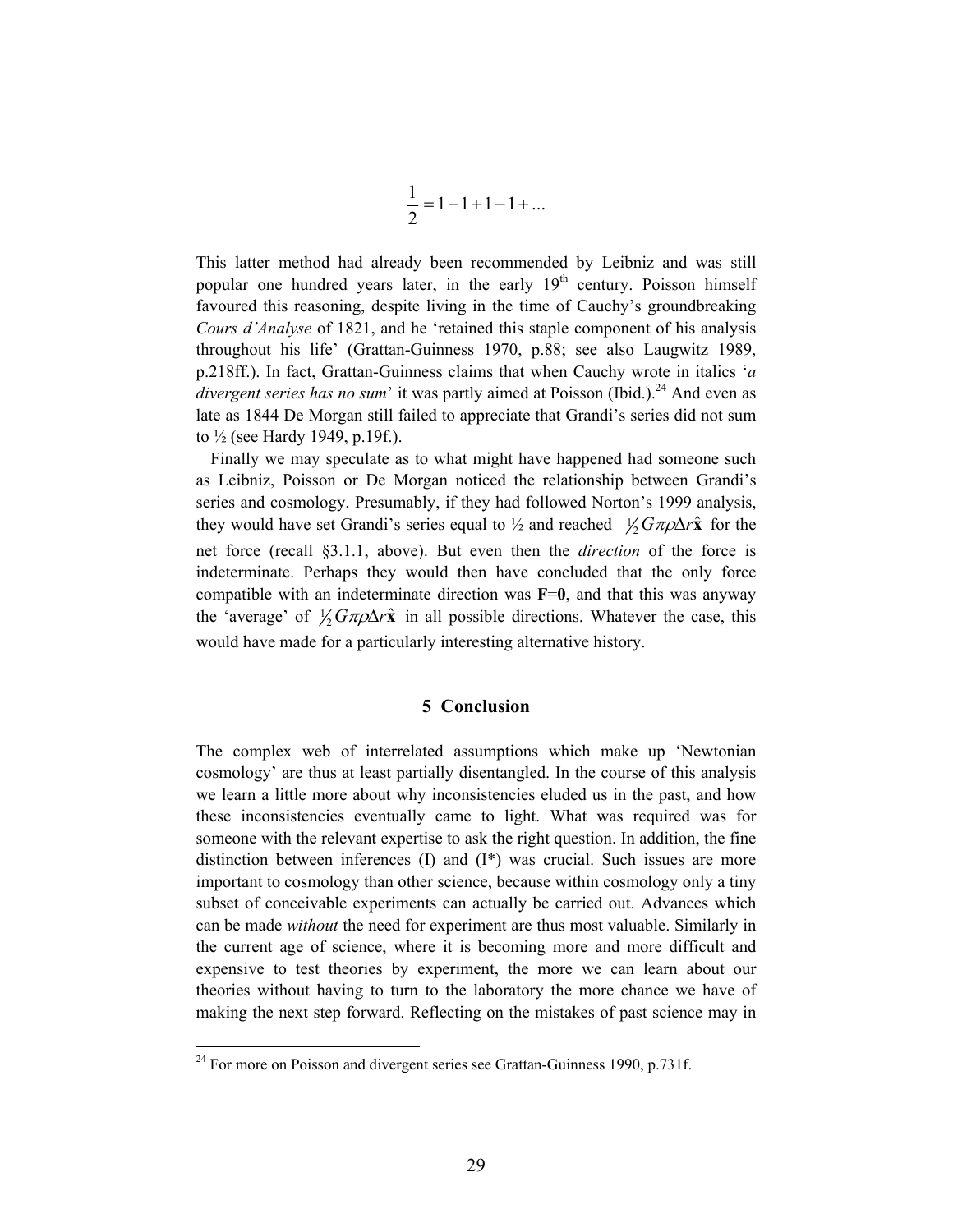some small way help us to take that next step.

## **References**

- Cat, J. (2001): 'On Understanding: Maxwell on the Methods of Illustration and Scientific Metaphor', *Studies in History and Philosophy of Modern Physics*, Vol.32, No.3, pp.395-441.
- Einstein, A. (1917): *Relativity: the Special and the General Theory*. 15<sup>th</sup> edition, R. W. Lawson (trans.). London: Methuen (1954).
- Grattan-Guinness, I. (1970): *The Development of the Foundations of Mathematical Analysis from Euler to Riemann*. Massachusetts: MIT Press. \_\_\_\_\_\_\_ (1990): *Convolutions in French Mathematics, 1800-1840*. Basel:
	- Birkhäuser Verlag.
- Hardy, G. H. (1949): *Divergent Series*. Oxford: Clarendon.
- Jaki, S. L. (1969): *The Paradox of Olbers' Paradox*. New York: Herder and Herder.

\_\_\_\_\_\_\_ (1979): 'Das Gravitations-Paradox des unendlichen Universums'. *Sudhoffs Archiv* **63**, pp.105-122.

- Laugwitz, D. (1989): 'Definite Values of Infinite Sums', *Archive for History of Exact Sciences* **39**, 195-245.
- Layzer, D. (1954): 'On the Significance of Newtonian Cosmology', *The Astronomical Journal* **59**, pp.268-270.
- Malament, D. (1995): 'Is Newtonian Cosmology Really Inconsistent?', *Philosophy of Science* **62**, pp.489-510.
- McCrea, W. H. (1955): 'On the Significance of Newtonian Cosmology', *The Astronomical Journal* **60**, pp.271-274.
- Meheus, J. (*ed.*) (2002): *Inconsistency in Science*. Dordrecht, The Netherlands: Kluwer Academic Publishers.
- Merleau-Ponty, J. (1977): 'Laplace as a Cosmologist', in W. Yourgrau and A. D. Breck (eds.), *Cosmology, History and Theology*. New York: Plenum Press, 283-291.
- Merleau-Ponty, J. and Morando, B. (1976): *The Rebirth of Cosmology*. New York: Alfred A. Knopf.
- Newton, I. (1971): *The Mathematical Papers of Isaac Newton*, *Volume IV, 1674- 1684*. D. T. Whiteside (ed.), Cambridge: Cambridge University Press.
	- \_\_\_\_\_\_\_ (1981): *The Mathematical Papers of Isaac Newton*, *Volume VIII, 1697-*
	- *1722*. D. T. Whiteside (ed.), Cambridge: Cambridge University Press.
- North, J. D. (1965): *The Measure of the Universe: A History of Modern Cosmology*. Oxford: Clarendon.
- Norton, J. (1993): 'A Paradox in Newtonian Cosmology', in *PSA 1992*, vol.2, Philosophy of Science Association, pp.412-420.
	- \_\_\_\_\_\_\_ (1995): 'The Force of Newtonian Cosmology: Acceleration is Relative', *Philosophy of Science* **62**, pp.511-522.
	- \_\_\_\_\_\_\_ (1999): 'The Cosmological Woes of Newtonian Gravitation Theory', in